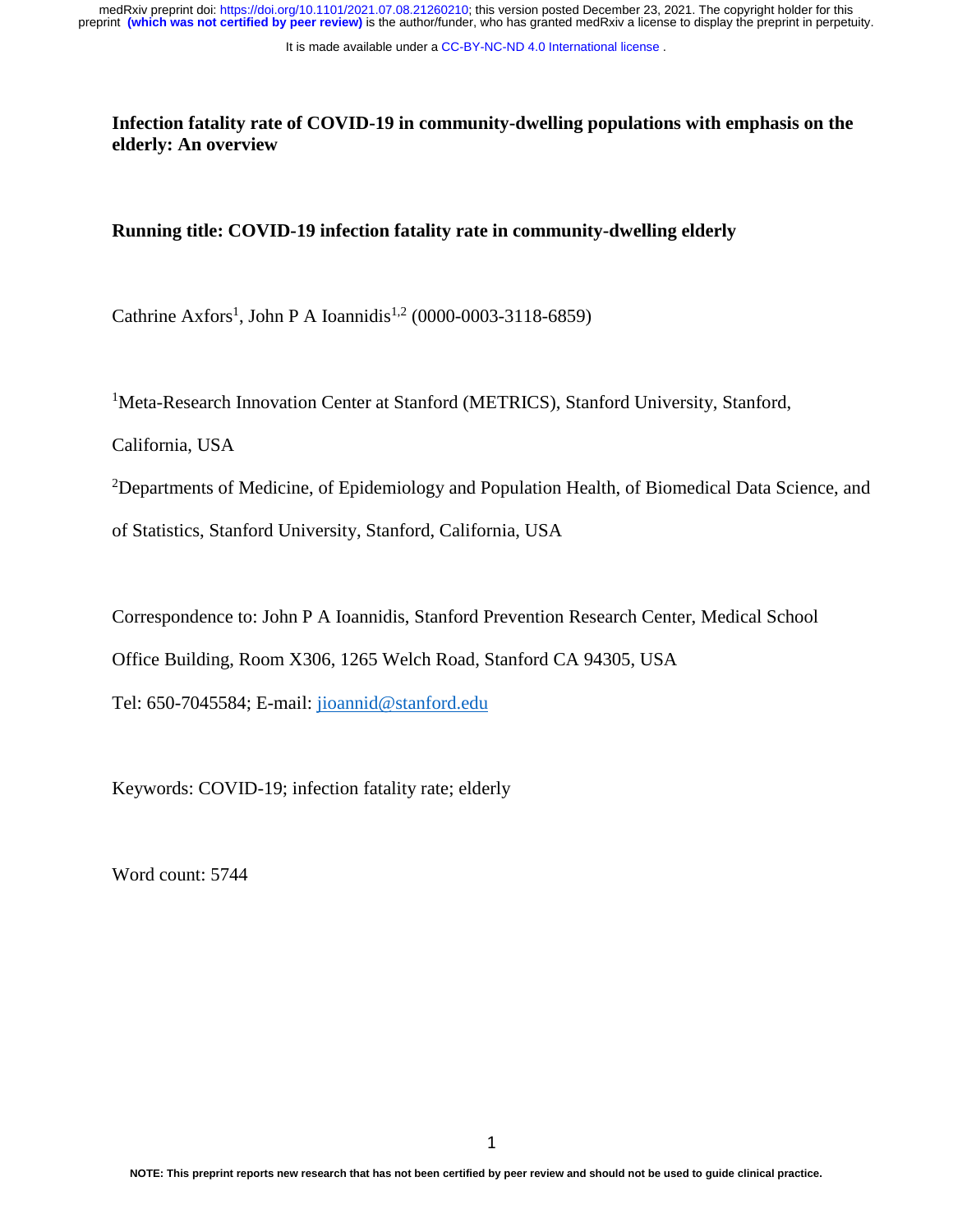It is made available under a CC-BY-NC-ND 4.0 International license.

# **ABSTRACT**

**Objective:** This mixed design synthesis aimed to estimate the infection fatality rate (IFR) of Coronavirus Disease 2019 (COVID-19) in community-dwelling elderly populations and other age groups from seroprevalence studies. Protocol: [https://osf.io/47cgb.](https://osf.io/47cgb)

**Methods and analyses:** Eligible were seroprevalence studies done in 2020 and identified by any of four existing systematic reviews; with  $\geq 1000$  participants aged  $\geq 70$  years that presented seroprevalence in elderly people; that aimed to generate samples reflecting the general population; and whose location had available data on cumulative COVID-19 deaths in elderly (primary cutoff  $≥70$  years;  $≥65$  or  $≥60$  also eligible). We extracted the most fully adjusted (if unavailable, unadjusted) seroprevalence estimates. We also extracted age- and residence-stratified cumulative COVID-19 deaths (until 1 week after the seroprevalence sampling midpoint) from official reports, and population statistics, to calculate IFRs corrected for unmeasured antibody types. Sample sizeweighted IFRs were estimated for countries with multiple estimates. Secondary analyses examined data on younger age strata from the same studies.

**Results:** Twenty-five seroprevalence surveys representing 14 countries were included. Across all countries, the median IFR in community-dwelling elderly and elderly overall was 2.9% (range 0.2%- 6.9%) and 4.9% (range 0.2%-16.8%) without accounting for seroreversion (2.4% and 4.0%, respectively, accounting for 5% monthly seroreversion). Multiple sensitivity analyses yielded similar results. IFR was higher with larger proportions of people >85 years. Younger age strata had low IFR values (median 0.0013%, 0.0088%, 0.021%, 0.042%, 0.14%, and 0.65%, at 0-19, 20-29, 30-39, 40- 49, 50-59, and 60-69 years even without accounting for seroreversion).

**Conclusions:** The IFR of COVID-19 in community-dwelling elderly people is lower than previously reported. Very low IFRs were confirmed in the youngest populations.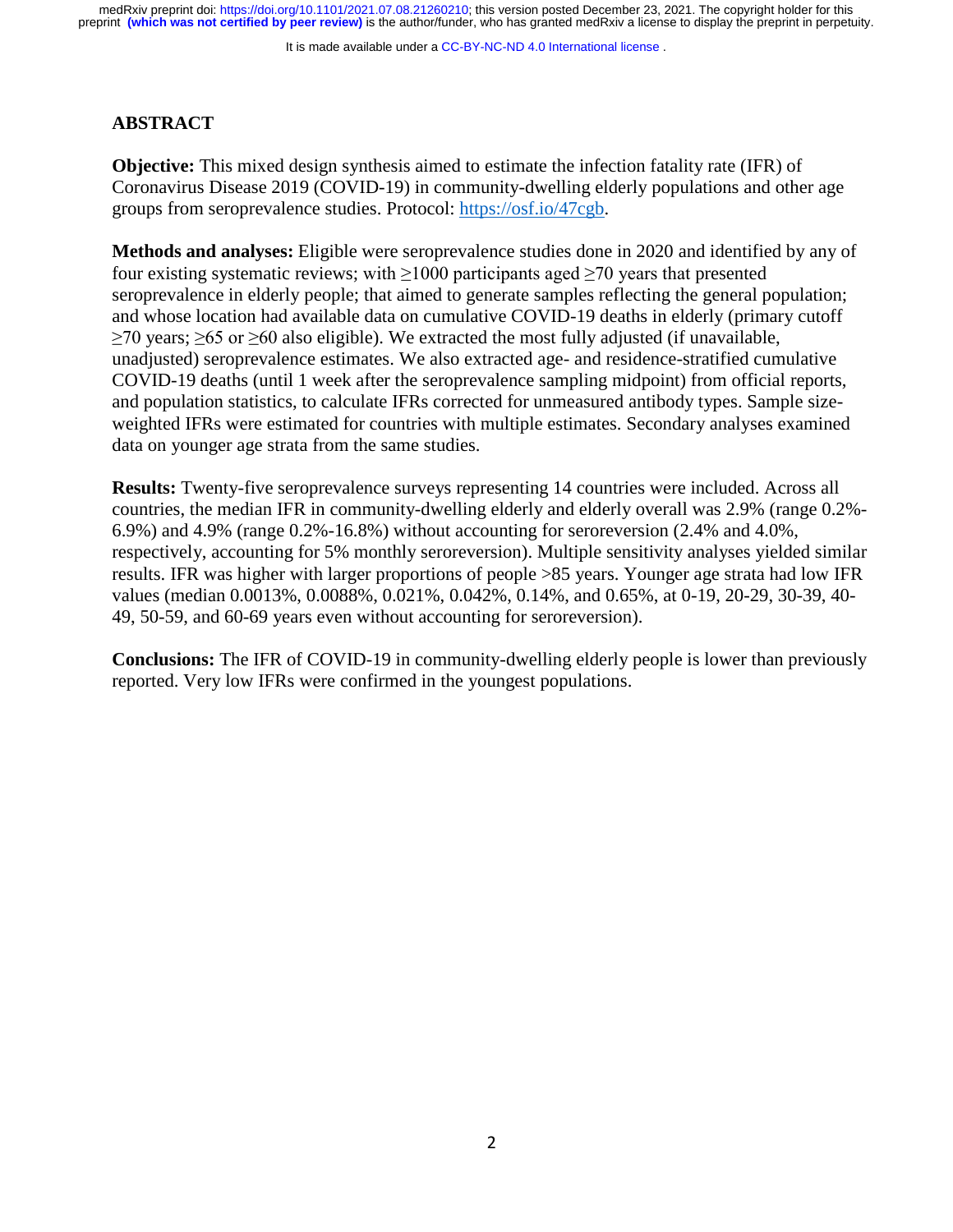It is made available under a [CC-BY-NC-ND 4.0 International license](http://creativecommons.org/licenses/by-nc-nd/4.0/) .

### **INTRODUCTION**

Most Coronavirus Disease 2019 (COVID-19) affect the elderly (1), and persons living in nursing homes are particularly vulnerable (2). Hundreds of seroprevalence studies have been conducted in various populations, locations, and settings. These data have been used and synthesized in several published efforts to obtain estimates of the infection fatality rate (IFR, proportion of deceased among those infected), and its heterogeneity (3-6). All analyses identify very strong riskgradient based on age, although absolute risk values still have substantial uncertainty. Importantly, the vast majority of seroprevalence studies include very few elderly people (7). Extrapolating from seroprevalence in younger to older age groups is tenuous. Elderly people may genuinely have different seroprevalence. Ideally, elderly should be more protected from exposure/infection than younger people, although probably the ability to protect the elderly has varied substantially across countries (8). Moreover, besides age, comorbidities and lower functional status markedly affects COVID-19 death risk (9, 10). Particularly elderly nursing home residents accounted for 30-70% of COVID-19 deaths in high-income countries in the first wave  $(2)$ , despite comprising  $\leq 1\%$  of the population. IFR in nursing home residents has been estimated to as high as 25% (11). Not separating residents of nursing homes from the community-dwelling may provide an average that is too low for the former and too high for the latter. Moreover, ascertainment and reporting of COVID-19 cases and deaths in nursing home populations show considerable variation across countries (2), with potentially heavy bearing on overall mortality, while community-dwelling elderly data may be less unreliable (especially in high-income countries). Finally, seroprevalence estimates reflect typically communitydwelling populations (enrollment of nursing home residents is scarce/absent in serosurveys).

Here we estimated the COVID-19 IFR in community-dwelling populations at all locations where seroprevalence studies with many elderly individuals have been conducted. Primary emphasis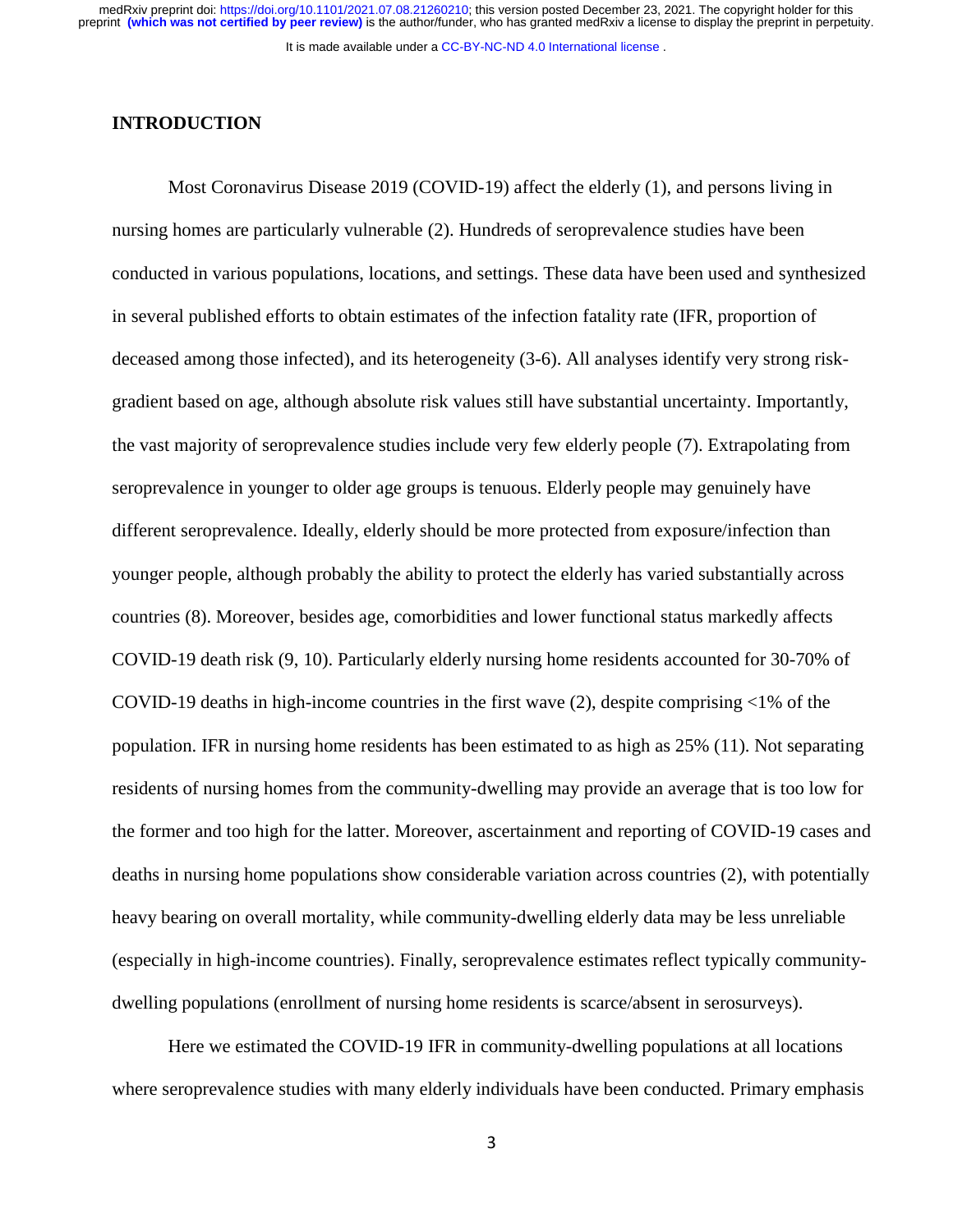medRxiv preprint doi: [https://doi.org/10.1101/2021.07.08.21260210;](https://doi.org/10.1101/2021.07.08.21260210) this version posted December 23, 2021. The copyright holder for this<br>preprint (which was not certified by peer review) is the author/funder, who has grante

It is made available under a [CC-BY-NC-ND 4.0 International license](http://creativecommons.org/licenses/by-nc-nd/4.0/) .

is on the IFR of the elderly. As a secondary analysis, we also explored the IFR of younger age-strata in these same studies.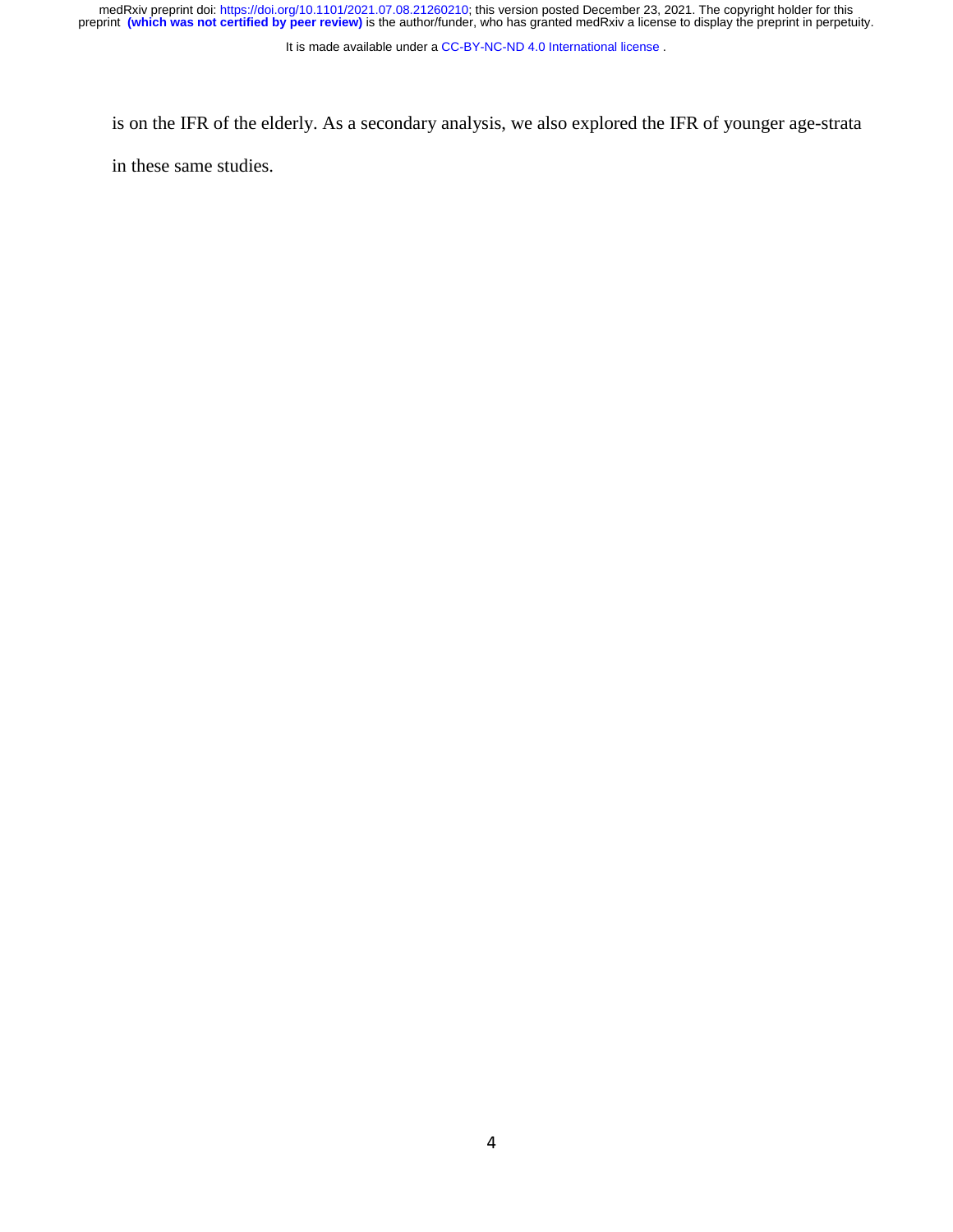medRxiv preprint doi: [https://doi.org/10.1101/2021.07.08.21260210;](https://doi.org/10.1101/2021.07.08.21260210) this version posted December 23, 2021. The copyright holder for this<br>preprint (which was not certified by peer review) is the author/funder, who has grante

It is made available under a [CC-BY-NC-ND 4.0 International license](http://creativecommons.org/licenses/by-nc-nd/4.0/) .

#### **METHODS**

#### *Information sources*

We identified seroprevalence studies (peer-reviewed publications, official reports, or preprints) in four existing systematic reviews (3, 7, 12, 13) as for a previous project (14), using the most recent updates of these reviews and their respective databases as of November 23, 2021. All systematic reviews may miss some studies, despite their systematic efforts. In this project, the risk is minimized by using several existing systematic reviews of seroprevalence studies, each of them very meticulous. The protocol of this study was registered at the Open Science Framework [\(https://osf.io/47cgb\)](https://osf.io/47cgb) after piloting data availability in December 2020 but before extracting full data, communicating with local authorities and study authors for additional data and performing any calculations. Amendments to the protocol and their justification are described in Appendix Table 1.

#### *Eligibility criteria*

We included studies on SARS-CoV-2 seroprevalence that had sampled at least 1000 participants aged  $\geq$ 70 years in the location and/or setting of interest, provided an estimate of seroprevalence for elderly people, explicitly aimed to generate samples reflecting the general population, and were conducted at a location for which there is official data available on the proportion of cumulative COVID-19 deaths among elderly (with a cutoff placed between 60-70 years; e.g., eligible cutoffs were  $\geq 70$ ,  $\geq 65$ , or  $\geq 60$ , but not  $\geq 75$  or  $\geq 55$ ). Besides general population samples we also accepted studies focusing on patient cohorts (including residual clinical samples), insurance applicants, blood donors, and workers (excluding health care workers and others deemed to have higher than average exposure risk, since these would tend to overestimate seroprevalence). USA studies were excluded if they did not adjust seroprevalence for race or ethnicity, since these socio-economically related factors associate strongly with both study participation (15, 16) (blood donation, specific jobs, and insurance seeking) and COVID-19 burden (17-19). Following comments from peer-reviewers, we have added another exclusion criterion: crude seroprevalence being less than 1- test specificity and/or the 95% confidence interval of the seroprevalence going to 0% (since the seroprevalence estimate would be extremely uncertain). We focused on studies sampling participants in 2020, since IFRs in 2021 may be further affected by wide implementation of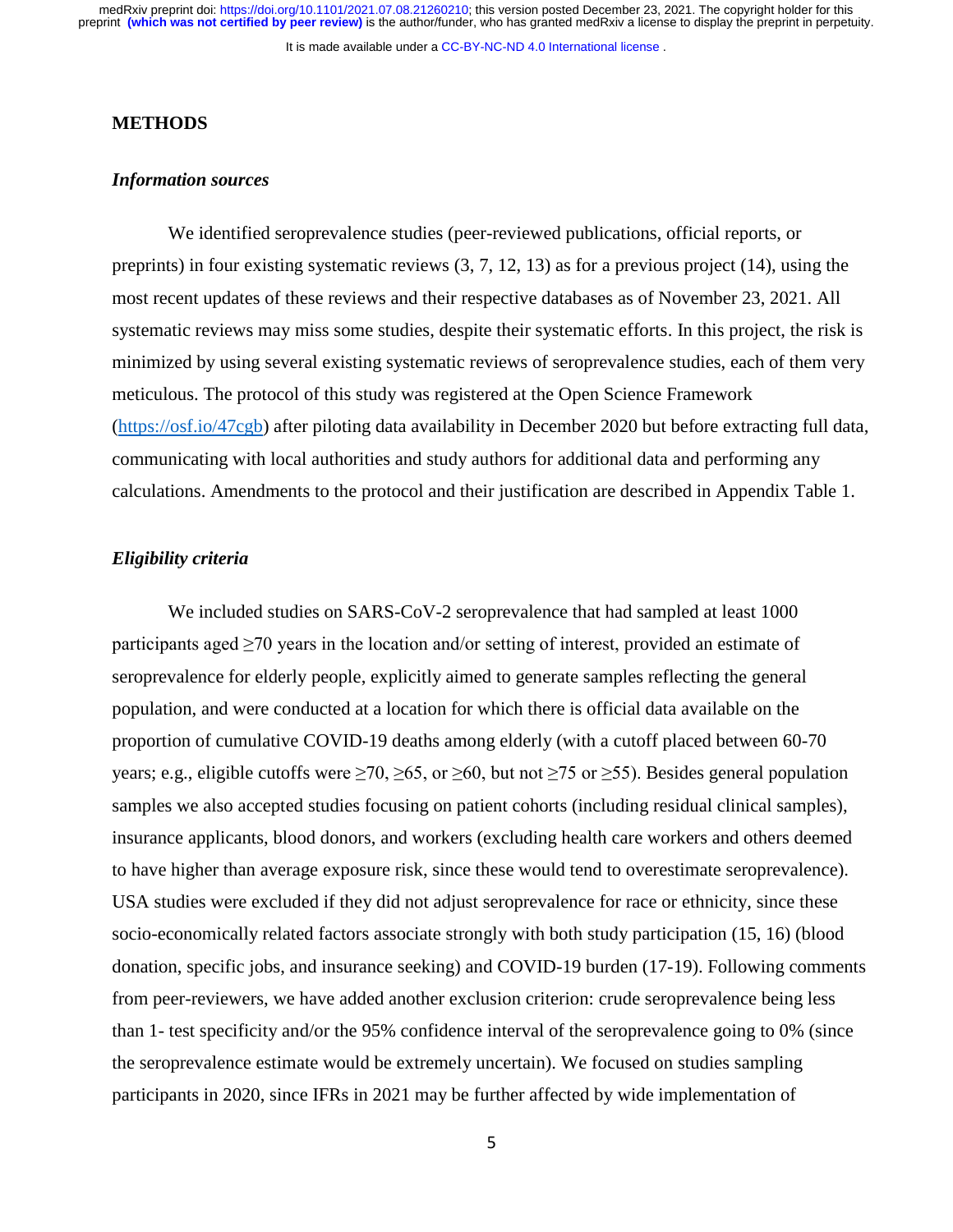It is made available under a [CC-BY-NC-ND 4.0 International license](http://creativecommons.org/licenses/by-nc-nd/4.0/) .

vaccinations that may substantially decrease fatality risk and by other changes (new variants and better treatment). Following comments from peer-reviewers we also explored different eligibility criteria in two sensitivity analyses: (a) focusing only on explicitly general population samples based on the SeroTracker categories of "Household and community samples" and "Multiple general populations" and thus excluding for example patient cohorts, insurance applicants, blood donors, and workers, and (b) including only explicitly national-level general population studies without high risk of bias and with at least 500 participants aged  $\geq$ 70 years. We applied the risk of bias assessments reported by the SeroTracker team (based on the Joanna Briggs Institute Critical Appraisal Tool for Prevalence Studies) (20). Two authors reviewed records for eligibility. Discrepancies were solved by discussion.

#### *Data extraction*

CA extracted each data point and JPAI independently verified the extracted data. Discrepancies were solved through discussion. For each location, we identified the age distribution of cumulative COVID-19 deaths and chose as primary age cutoff the one closest to 70, while placed between 60-70 years (e.g.,  $\geq$  70,  $\geq$  65, or  $\geq$  60).

Similar to a previous project (3), we extracted from eligible studies information on location, recruitment and sampling strategy, dates of sample collection, sample size (overall and elderly group), and types of antibody measured (immunoglobulin G (IgG), IgM and IgA). We also extracted, for the elderly stratum, the estimated unadjusted seroprevalence, the most fully adjusted seroprevalence, and the factors considered for adjustment. Antibody titers may decline over time. E.g. a modelling study estimated 3-4 months average time to seroreversion (21). A repeated measurements study (22) suggests even 50% seroreversion within a month for asymptomatic/oligosymptomatic patients, although this may be an over-estimate due to initially false-positive antibody results. To address seroreversion, if there were multiple different time points of seroprevalence assessment, we selected the one with the highest seroprevalence estimate. If seroprevalence data were unavailable as defined by the primary cutoff, but with another eligible cutoff (e.g.,  $\geq$ 70,  $\geq$ 65, or  $\geq$ 60), we extracted data for that cut-off.

Population size (overall, and elderly) and numbers of nursing home residents for the location were obtained from multiple sources (see Appendix Table 2).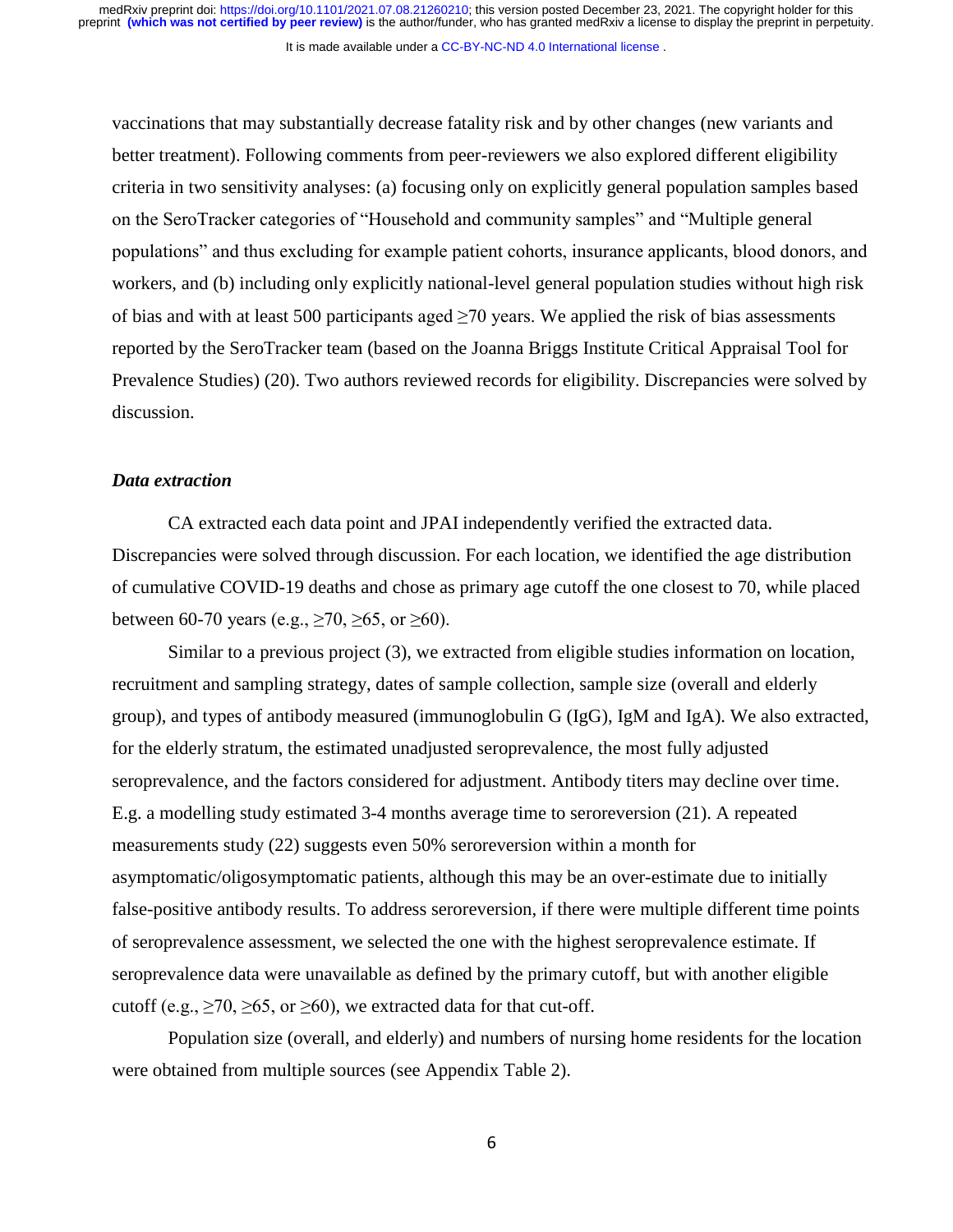medRxiv preprint doi: [https://doi.org/10.1101/2021.07.08.21260210;](https://doi.org/10.1101/2021.07.08.21260210) this version posted December 23, 2021. The copyright holder for this<br>preprint (which was not certified by peer review) is the author/funder, who has grante

It is made available under a [CC-BY-NC-ND 4.0 International license](http://creativecommons.org/licenses/by-nc-nd/4.0/) .

Cumulative COVID-19 deaths overall and in the elderly stratum (using the primary age cutoff) for the relevant location were extracted from official reports. The total number, i.e., confirmed and probable, was preferred whenever available. We extracted the accumulated deaths until 1 week after the midpoint of the seroprevalence study period (or the closest date with available data) to account for different delays in developing antibodies versus dying from infection (23, 24). If the seroprevalence study claimed strong arguments to use another time point or approach, while reporting official statistics on the number of COVID-19 deaths overall and in the elderly population, we extracted that number instead.

The proportion of cumulative COVID-19 deaths that occurred among nursing home residents for the relevant location and date was extracted from official sources or the International Long Term Care Policy Network (ILTCPN) report closest in time (2, 25). We defined community-dwelling individuals by excluding persons living in institutions. Types of institutions used for elderly in various countries differed in nature and in the frailty of individuals residing there. For each location, we extracted available definitions of institutions. We preferred numbers recorded per residence status, i.e., including COVID-19 deaths among nursing home residents occurring in hospital. If the latter were unavailable, we calculated the total number of deaths in nursing home residents with a correction (by multiplying with the median of available ratios of deaths in nursing homes to deaths of nursing home residents in the ILTCPN 10/14/2020 report (2) for countries in the same continent). We considered 95%, 98%, and 99% of nursing home residents' deaths to have occurred in people ≥70 years, ≥65 years and ≥60 years, respectively (26). For other imputations, see the online protocol.

#### *Missing data*

We communicated with the authors of the seroprevalence study and with officers responsible for compiling the relevant official reports to obtain missing information or when information was available but not for the preferred age cut-offs. Email requests were sent, with two reminders to nonresponders.

#### *Calculated data variables*

*Infected and deceased community-dwelling elderly*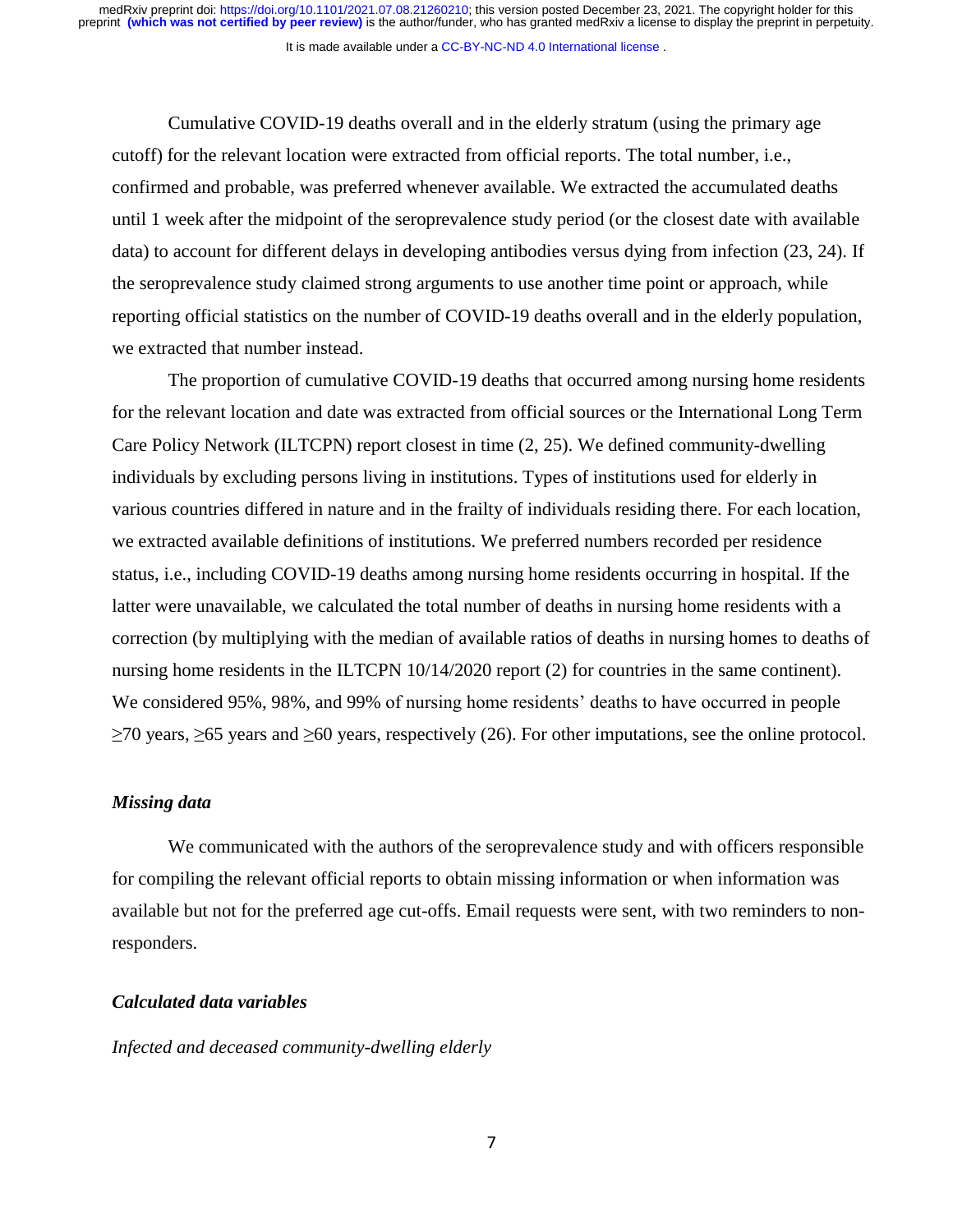It is made available under a [CC-BY-NC-ND 4.0 International license](http://creativecommons.org/licenses/by-nc-nd/4.0/) .

The number of infected people among the community dwelling elderly for the preferred date (1 week after the midpoint of the seroprevalence study period) was estimated by multiplying the adjusted estimate of seroprevalence and the population size in community-dwelling elderly. We preferred the most adjusted seroprevalence estimates. Following a suggestion from peer-reviewers, whenever no adjustment was made for test performance, we adjusted the estimates for test performance using the Gladen-Rogan formula (27). Moreover, we applied a non-prespecified correction for studies that excluded persons with diagnosed COVID-19 from sampling, primarily by using study authors' corrections, secondarily by adding the number of identified COVID-19 cases in community-dwelling elderly for the location up to the seroprevalence study midpoint.

The total number of fatalities in community-dwelling elderly was obtained by total number of fatalities in elderly minus those accounted for by nursing home residents in the elderly stratum. If the elderly proportion or nursing home residents' share of COVID-19 deaths were only available for another date than the preferred one, we assumed that the proportions were stable between the time points.

#### *IFR estimation*

We present IFR with corrections for unmeasured antibodies (as previously described (3)) as well as uncorrected. When only one or two types of antibodies (among IgG, IgM, IgA) were used in the seroprevalence study, seroprevalence was corrected upwards (and inferred IFR downwards) by 10% for each non-measured antibody (28). We added a non-prespecified calculation of 95% confidence intervals (CIs) of IFRs based on extracted or calculated 95% CIs from seroprevalence estimates (Appendix Table 1). No further factors were introduced in the calculation. CI estimates should be seen with caution since they depend on adequacy of seroprevalence adjustments, and do not consider other types of uncertainty (e.g., regarding mortality statistics).

#### *Synthesis of data*

Statistical analyses were done using R version 4.0.2 (29). Similar to a previous overview of IFR-estimating studies (3), we estimated the sample size-weighted IFR of community-dwelling elderly for each country and then estimated the median and range of IFRs across countries. As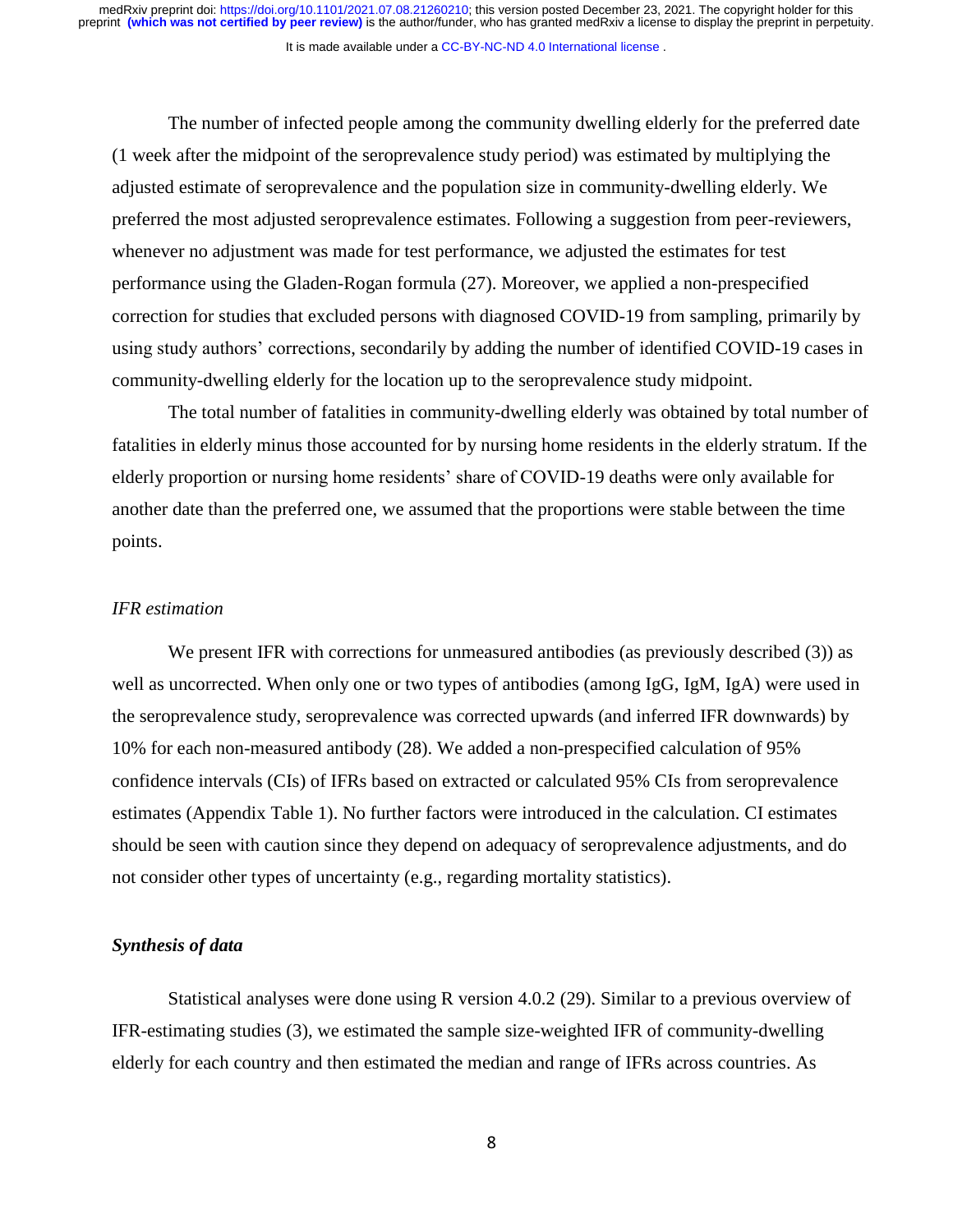It is made available under a CC-BY-NC-ND 4.0 International license.

expected, there was extreme heterogeneity among IFR estimates ( $I^2 = 99.2\%$ ), thus weighted metaanalysis averages are not meaningful (30, 31).

We explored a seroreversion correction of the IFR by  $X^m$ -fold, where m is the number of months from the peak of the first epidemic wave in the specific location and X is 0.99, 0.95, and 0.90 corresponding to 1%, 5%, and 10% relative monthly rate of seroreversion (21, 22, 32). We also added a non-prespecified sensitivity analysis to explore the percentage increase in the cumulative number of deaths and IFR, if the cutoff was put two weeks (rather than 1 week) after the study midpoint.

We expected IFR would be higher in locations with a higher share of people ≥85 years old among the analyzed elderly stratum. Estimates of  $log_{10}$ IFR were plotted against the proportion of people ≥85 years old among the elderly (for population pyramid sources see Appendix Table 2).

#### *Added secondary analyses*

IFR in younger age-strata has become a very important question since we wrote the original protocol and the studies considered here offered a prime opportunity to assess IFR also in younger age strata. Among the included studies, whenever there were seroprevalence estimates and COVID-19 mortality data available for younger age groups, we complemented data extraction for all available age strata. Studies were excluded if no mortality data were available for any age stratum of maximum width 20 years and maximum age 70 years. We used the same time points as those selected for the elderly data. We included all age strata with a maximum width of 20 years and available COVID-19 mortality information. We corresponded the respective seroprevalence estimates for each age stratum with eligible mortality data. Consecutive strata of 1-5 years were merged to generate 10-year bins. For seroprevalence estimates we used the age strata that most fully covered the age bin for which mortality data were available; for the youngest age groups seroprevalence data from the closest available group with any sampled persons ≤20 years were accepted. E.g. for Ward et al (33), eligible age strata were 0-19 (paired with seroprevalence data for 20-24), 20-24, 25-34, 35-44, 45-54, 55-64. Population statistics for each analyzed age bin were obtained from the same sources as for the elderly. For age strata with multiple estimates from the same country, we calculated the sample size-weighted IFR per country before estimating median IFRs across locations for age groups 0-19, 20-29, 30-39, 40-49, 50-59, and 60-69 years. IFR estimates were placed in these age groups according to their midpoint, regardless of whether they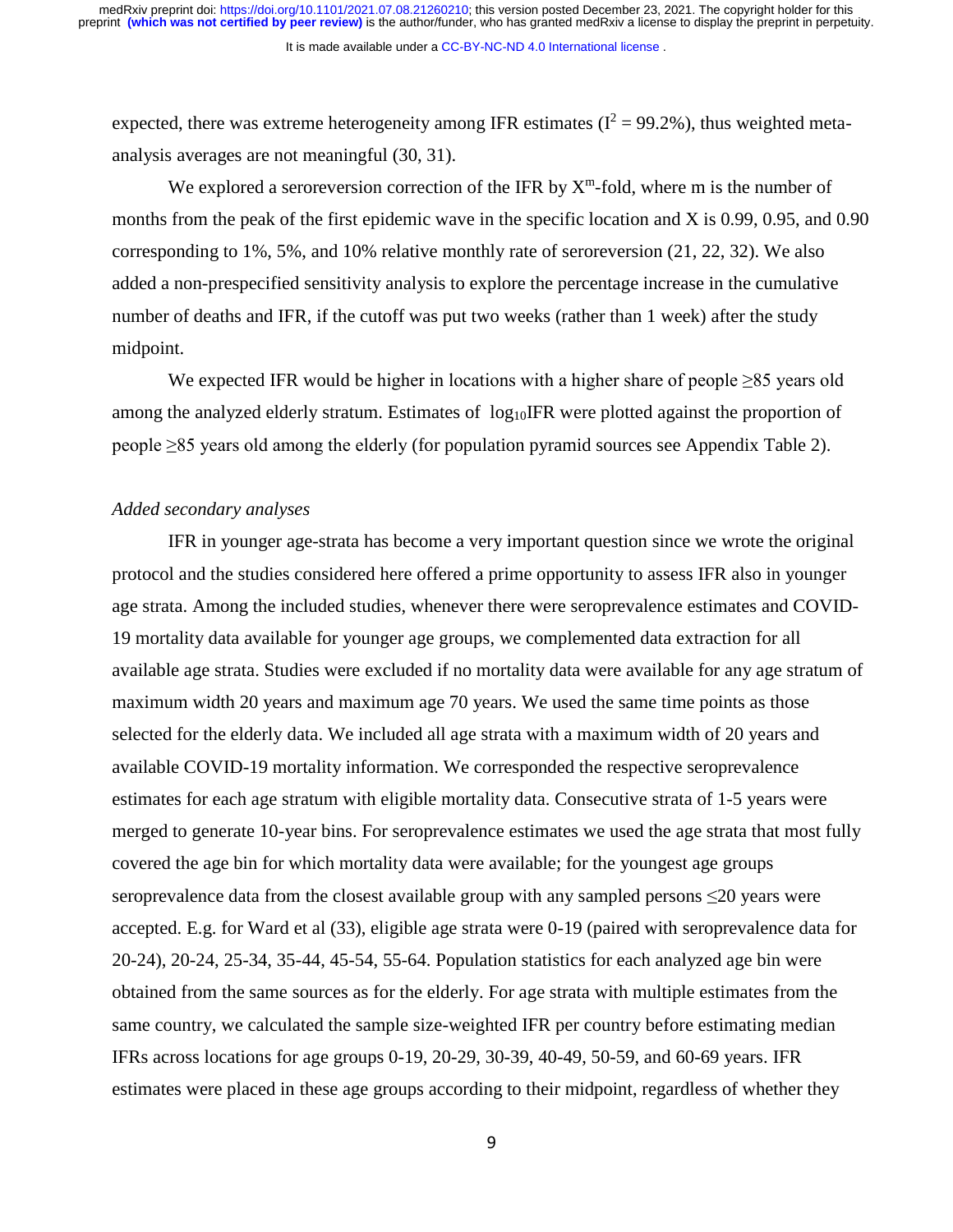It is made available under a [CC-BY-NC-ND 4.0 International license](http://creativecommons.org/licenses/by-nc-nd/4.0/) .

perfectly matched the age group or not, e.g. an IFR estimate for age 18-29 years was placed in the 20-29 years group. As for the main analysis, following a suggestion from peer-reviewers, whenever no adjustment was made for test performance, we adjusted the estimates for test performance using the Gladen-Rogan formula (27).

## *Ethics approval*

Not applicable to this study.

#### *Patient and Public Involvement*

There was no involvement of patients nor the public in this research.

#### **RESULTS**

#### *Seroprevalence studies*

By November 23, 2021, 3138 SARS-CoV-2 seroprevalence reports were available in the four systematic reviews. Screening and exclusions are shown in Appendix Figure 1 and Appendix Table 3. Twenty-four seroprevalence studies were included, one of which contained two separate surveys.

Table 1 shows for each eligible study the sampling period, sample size tested and positive, age cut-offs for the elderly group, antibody type(s), seroprevalence estimates, types of adjustments, number of deaths, and IFR estimates. The 25 seroprevalence surveys (Table 1) (33-57) represented 14 countries (Americas n=7, Asia n=3, Europe n=15). Only three studies were conducted in middleincome countries (one in Dominican Republic, two in India) and the other 22 in high-income countries. Seventeen studies targeted general population participants, 2 enrolled active or former blood donors, respectively (36, 40), 1 biobank participants (53), 1 hemodialysis patients (56), and 4 used residual blood samples (39, 50, 54, 55). Three studies excluded upfront persons with previously diagnosed COVID-19 from participating in their sample (46, 50, 57). Mid-sampling points ranged from April 2020 to December 2020. Sampling had a median length of 5.4 weeks (range 3 days to 5 months). The median number of elderly individuals tested was 1809 (range 1010-21953). Median seroprevalence was 3.5% (range 0.47%-25.2%). Adjusted seroprevalence estimates were available for 23/25 surveys.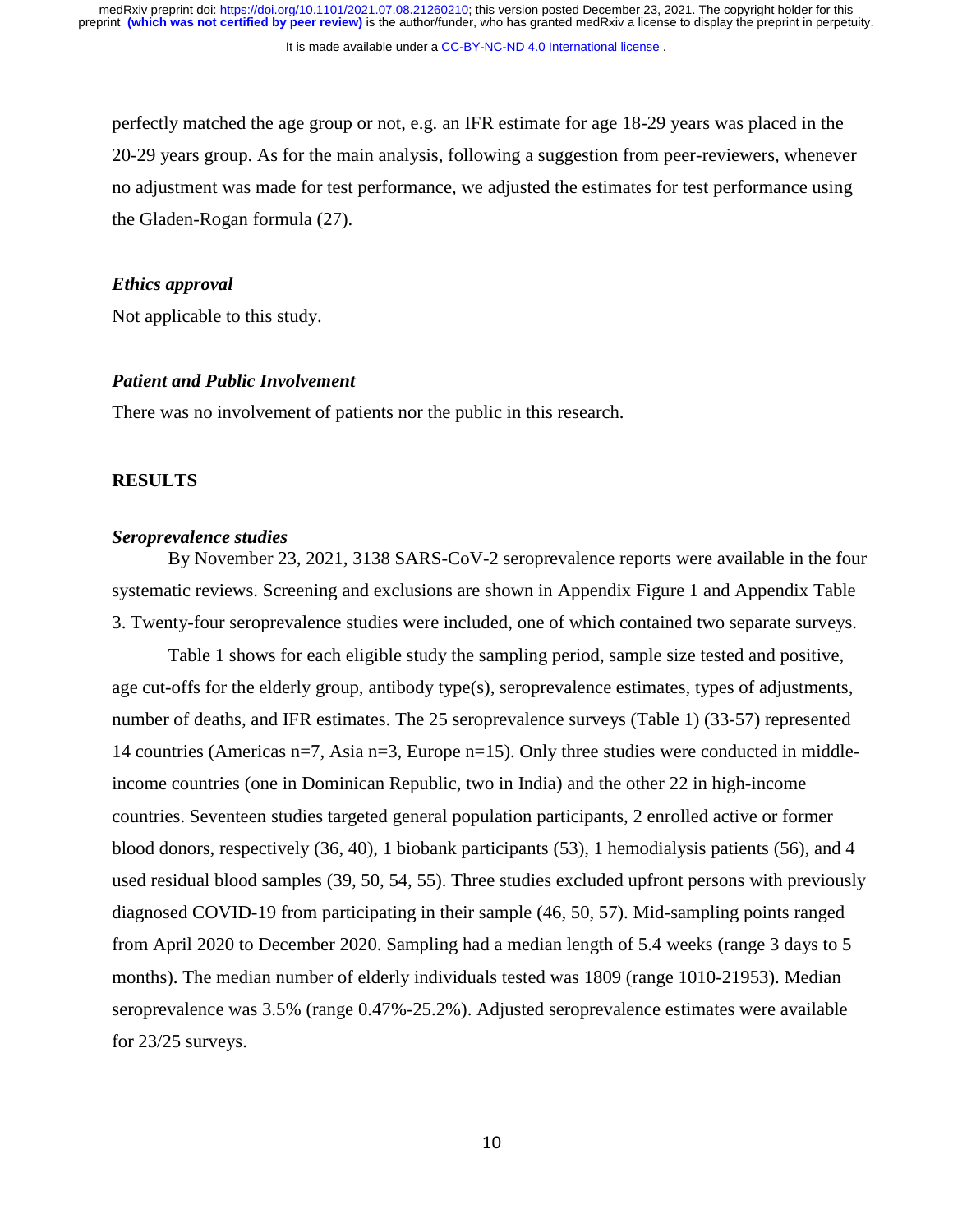It is made available under a [CC-BY-NC-ND 4.0 International license](http://creativecommons.org/licenses/by-nc-nd/4.0/) .

#### *Mortality and population statistics*

COVID-19 deaths and population data among elderly at each location are shown in Table 1 (for sources, see Appendix Table 2). The proportion of a location's total COVID-19 deaths that happened among elderly had a median of 53% (range 51%-62%) in middle-income countries and 86% (range 51%-93%) in high-income countries. The proportion of a location's total COVID-19 deaths that occurred in nursing home residents was imputed for middle-income countries, and had a median of 43% (range 20%-85%) in in high-income countries with available data (for Qatar, the number was imputed). One study (55) included only COVID-19 deaths that occurred in nursing homes and was corrected to reflect also the deaths among nursing home residents occurring in hospitals. Among the population, the elderly group comprised a median of 9% (range 6%-11%) in middle-income countries and 14% (range 0.6%-24%) in high-income countries. People residing in nursing homes were 0.08-0.20% of elderly in middle-income countries and a median of 4.8% (range 0.5%-12.8%) in high-income countries.

#### *Additional data contributed*

Additional information was obtained from authors and agencies on four studies for seroprevalence data (35, 38, 45, 56); three studies for mortality data (34, 35, 38); two studies for population data (34, 35); and five excluded studies (clarifying non-eligibility).

#### *Calculated IFRs*

For 6 countries with more than one IFR estimate available sample size-weighted average IFRs were calculated. In 14 countries, IFRs in community-dwelling elderly (Figure 1, Table 1) had a median of 2.9% (range 0.2%-6.9%). In two middle-income countries, IFR was 0.2% and 0.3%, versus a median of 3.1% (range 1.3%-6.8%) in 12 high-income countries. Figure 1 also shows 95% CIs for IFRs based on 95% CIs for seroprevalence estimates. For 9 studies, 95% CIs were direct extractions from the seroprevalence studies themselves, while complementary calculations were performed for the others as described in Appendix Table 1. For 8 studies, seroprevalence estimates were corrected for test performance using the Gladen-Rogan formula (Appendix Table 4). Median IFR in all elderly for all 14 individual countries was 4.9% (range 0.2%-16.8%). In the 2 middleincome countries, IFR in all elderly was 0.2% and 0.4% and in 12 high-income countries the median was 5.7% (range 2.1%-16.8%).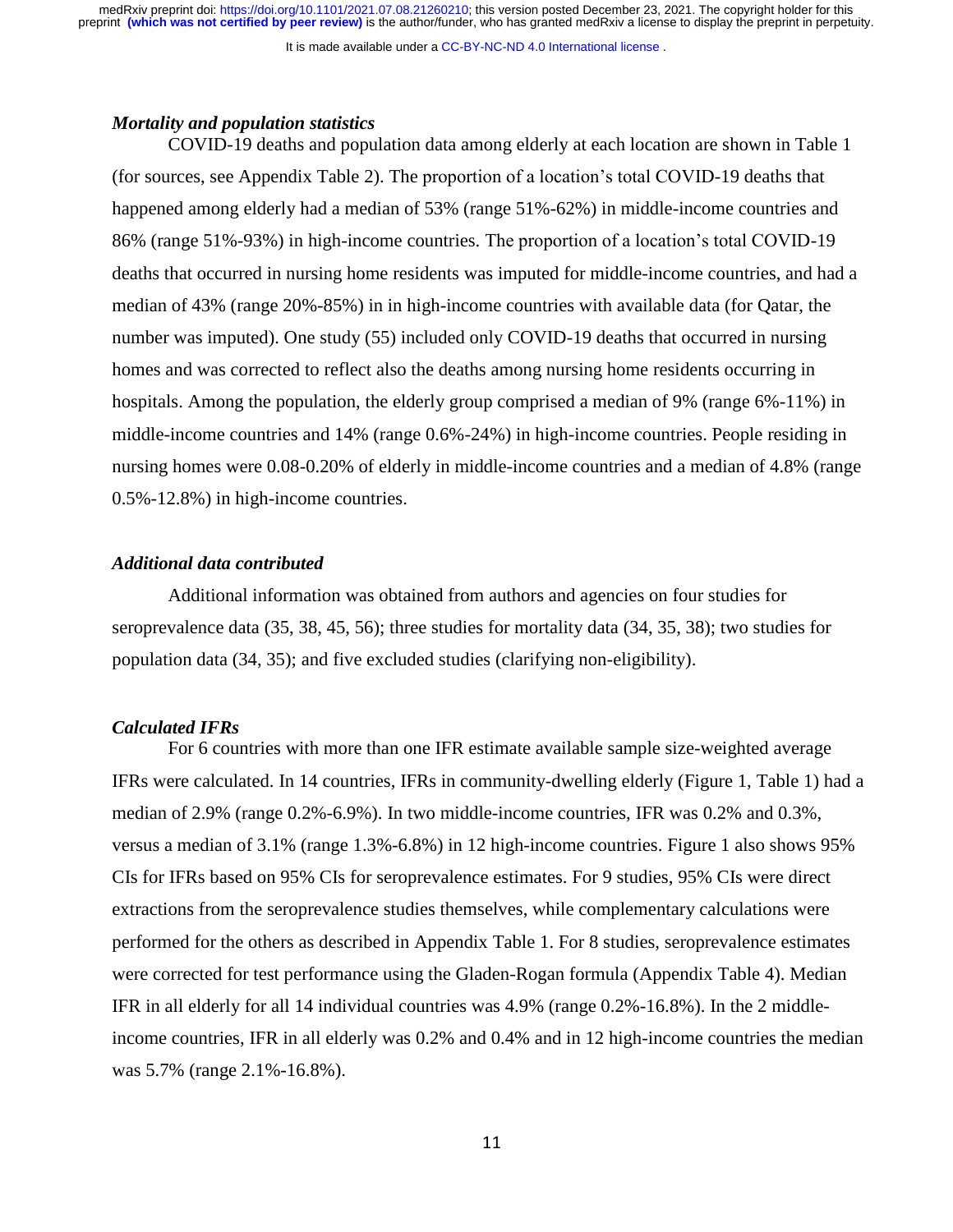It is made available under a [CC-BY-NC-ND 4.0 International license](http://creativecommons.org/licenses/by-nc-nd/4.0/) .

Sensitivity analyses exploring different rates of seroreversion appear in Appendix Table 5. For the scenario with 5% relative monthly seroreversion, median IFR in community-dwelling elderly was 2.4% (range 0.2%-5.9%) across all countries (0.1% and 0.3% in 2 middle-income countries, and 2.6% in 12 high-income countries); corresponding median IFR in all elderly was 4.0% (range 0.2%- 14.8%). For the sensitivity analysis that explored the percentage increase in IFR if a later cutoff was used for cumulative deaths (two weeks after study midpoint), data were available for 22/25 seroprevalence surveys. There was a median relative increase of 4%, and median IFR in communitydwelling elderly became 3.0% (Appendix Table 6).

In additional analyses proposed by peer-reviewers, the median IFR was 2.9% when focusing only on explicitly general population samples (17 studies on 12 countries) and it was 3.1% among high-income countries (22 studies on 12 countries). The median IFR was 2.6% including explicitly national-level general population studies with at least 500 participants aged  $\geq$ 70 years (18 studies on 13 countries) (screening and exclusions are shown in Appendix Figure 2). The median IFR was 2.8% upon excluding 4 studies where the selected time point with highest seroprevalence was not the latest available (seroprevalence had declined in the latest timepoint) (33, 36, 42, 54).

#### *IFR in the elderly and proportion >85 years*

There was steeply increasing IFR with larger proportions of people  $\geq 85$  years old (Figure 2). A regression of logIFR against the proportion of people  $\geq$ 85 years old had a slope of 0.06 (p=0.002), and suggested an IFR in community-dwelling elderly of 0.49%, 0.98%, and 3.90% when the proportion of people >85 in the elderly group was 5%, 10%, and 20%, respectively.

#### *IFR in younger age-strata*

We could extract data and calculate IFR on another 97 age-strata observations from 21/25 seroprevalence surveys (three had no mortality data for any eligible non-elderly age stratum (34, 40, 46) and one sampled no individuals <65 years of age (54)). The 21 surveys came from 12 countries. For the age group 0-19 years, only six studies had sampled participants for seroprevalence in the corresponding age group (33, 38, 39, 41, 49, 52); for the other studies, the closest available age group was used. Across all countries (Figure 3), the median IFR was 0.0013%, 0.0088%, 0.021%, 0.042%, 0.14%, and 0.65%, at 0-19, 20-29, 30-39, 40-49, 50-59, and 60-69 years, using data from all 12 countries for all age strata except 60-69, where data from 8 countries were used. Appendix Figure 3 visualizes these estimates against other, previously published evaluations of age-specific IFR.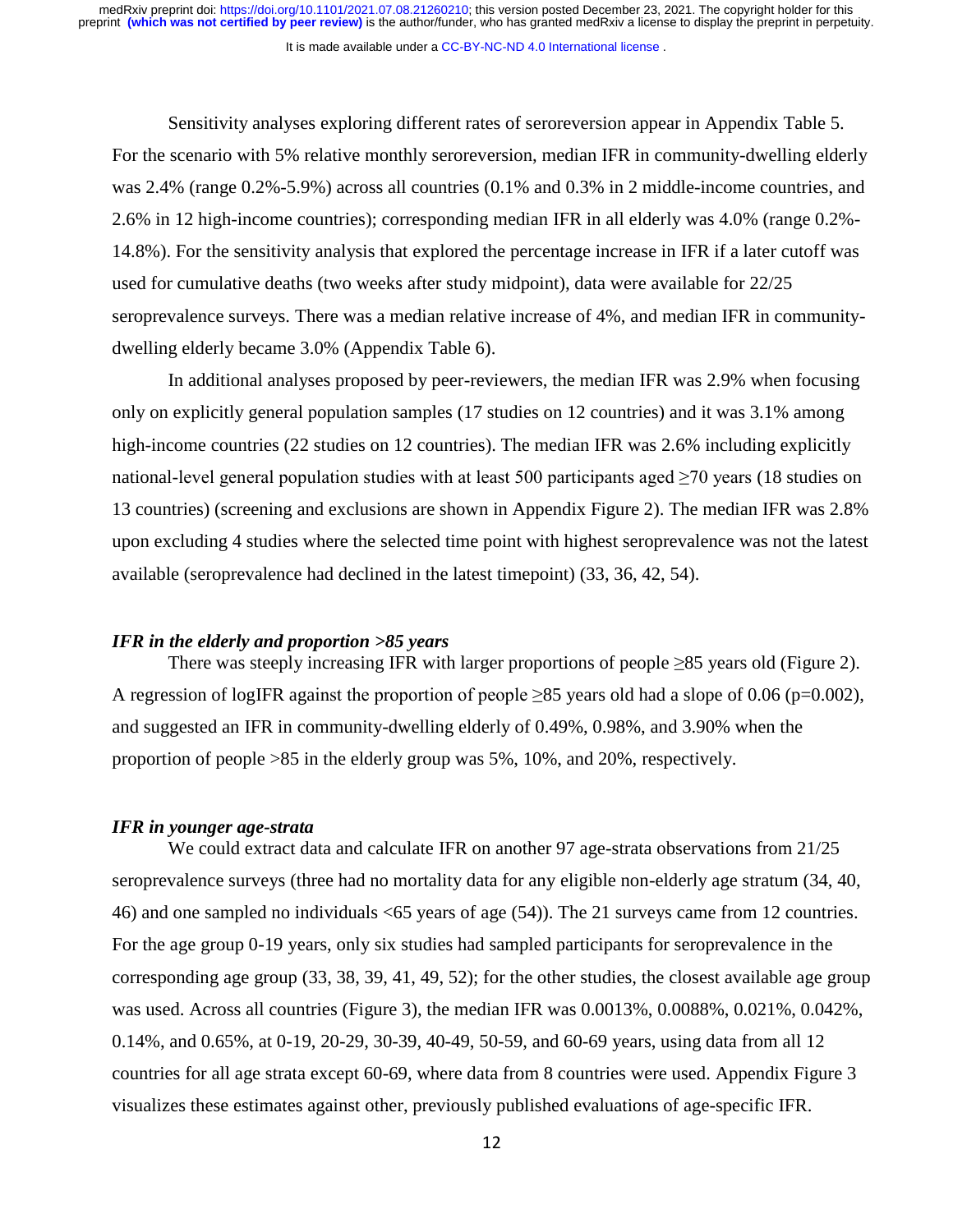It is made available under a CC-BY-NC-ND 4.0 International license.

#### **DISCUSSION**

The IFR of COVID-19 in elderly was found to vary widely at locations where seroprevalence studies have enrolled many elderly individuals. IFR in community-dwelling elderly was consistently lower than in elderly overall, and in countries where nursing homes are widely used, the difference was very substantial. In secondary analyses, the aggregated estimates show very low IFR estimates for younger age groups.

Early estimates of case fatality rate (CFR, ratio of deaths divided by *documented* infections) in the elderly were very high and they played an instrumental role in disseminating both fear and alacrity in dealing with this serious pandemic. Early estimates of CFR from China (58) described CFR of 8% in the age group 70-79 and 14.8% in those  $\geq 80$  years. Extremely high CFR estimates were also reported initially from Italy (59) and New York (60). However, the number of infected individuals was much larger than the documented cases (61). Therefore, IFR is much lower than CFR. We are aware of three previous evaluations of age-stratified IFR estimates that combine seroprevalence data with age-specific COVID-19 mortality statistics (4, 5, 62). Whereas the current report is the only one to use the term "mixed-design" synthesis, also previous syntheses of IFRs using seroprevalence data are, by necessity, mixed-design, although decisions and calculations may not be as transparently disclosed. This work represents the only effort to date to synthesize data on age-stratified IFR estimates that uses a highly detailed prespecified and registered protocol, with addition of detailed justifications whenever further decisions had to be made. An exception is the secondary (non-prespecified) analysis of IFR in younger age groups; however, we argue that the eligibility criteria (consideration of large studies with >1000 elderly individuals) are not likely to have introduced bias specifically for the IFR estimates in younger age groups.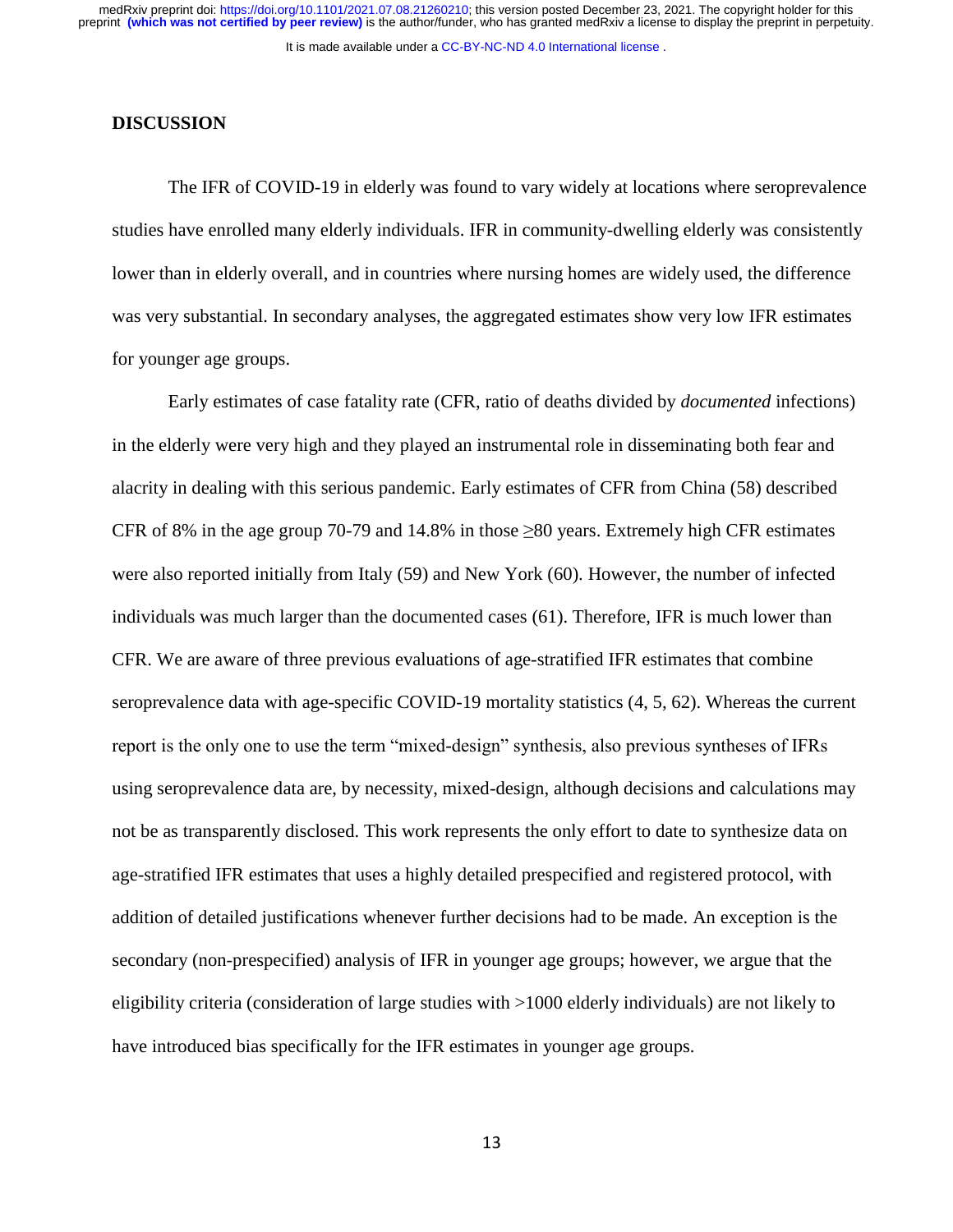It is made available under a [CC-BY-NC-ND 4.0 International license](http://creativecommons.org/licenses/by-nc-nd/4.0/) .

Levin *et al* (4) is the basis for the US CDC pandemic planning scenarios (63). Levin *et al* report IFR 4.6% at age 75, and 15% at age 85 (4) without separating nursing home deaths (thus referring to all elderly). The assessment was based on relatively sparse data for these age groups and was limited to advanced economies. The authors counted deaths four weeks after the midpoint of the seroprevalence sampling period, which is the longest among the evaluations, with the argument that there is large potential reporting lag (although available mortality statistics are commonly updated retrospectively for the date of death). Also, almost all included studies came from hard-hit locations, where IFR may be substantially higher (3). Selection bias for studies with lower seroprevalence and/or higher death counts (6) may explain why their estimates for middle-aged and elderly are substantially higher than ours.

O'Driscoll *et al* (5) modeled 22 seroprevalence studies, and carefully comment how outbreaks in nursing homes can drive overall population IFRs. For young and middle-aged groups, their estimates largely agree with those presented here. Their estimates for elderly, which are reflecting the community-dwelling, are still higher than ours. For ages  $\geq 65$  years, their model uses data derived from one location (England) on deaths that did not occur in nursing homes and is validated against other locations with such statistics. This may overestimate the community-dwelling proportion, since deaths of nursing home residents occurring in hospitals are counted in the England community estimates. Conversely our evaluation adds granularity by using deaths in nursing home residents from many countries, and by using seroprevalence estimates from 25 serosurveys with many elderly individuals.

The Imperial College COVID-19 response team (62) presents much higher IFR estimates for elderly overall. They use a very narrowly selected subset of 10 studies in 9 countries, five of which had sampled  $>1000$  elderly people. Their selection criteria required  $>100$  deaths in the location at the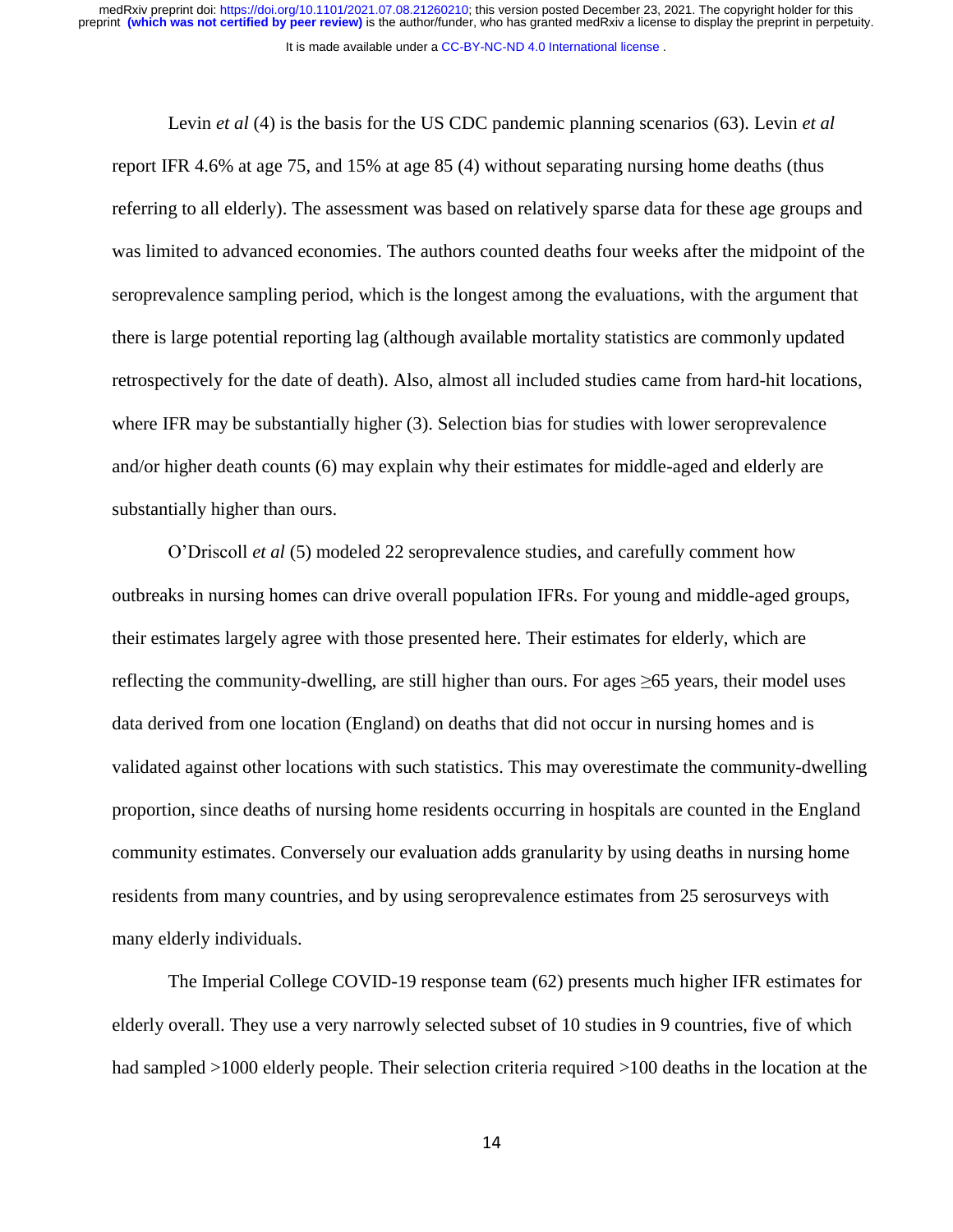seroprevalence study midpoint, which skews the sample towards heavily-hit areas and higher IFRs (6).

Some published studies also present IFRs in elderly people for single locations based on seroprevalence data, but these are unavoidably location-limited (see Appendix text).

For persons 0-19 years, the median IFR was one death per 76,900 persons with COVID-19 infection, followed by estimates of 1:11,300 in ages 20-29, 1:4800 in ages 30-39, and 1:2400 in ages 40-49. The Imperial College study (62) has  $\sim$ 10 times higher estimates for persons 0-19 years and  $\sim$ 3 times higher for persons 20-29 years old; otherwise estimates in age groups <50 years are fairly consistent across previous (4, 5) and current analyses despite methodological differences.

Substantial true heterogeneity is very much expected since IFR is situation- and populationdependent. Both the age distribution and other characteristics of people within the elderly stratum vary between different countries. E.g., obesity is a major risk factor for poor outcome with COVID-19 infection and prevalence of obesity is only 4% in India versus 20-36% in high-income countries analyzed here. Besides differences in risk factor characteristics, documentation criteria for coding COVID-19 deaths may have varied non-trivially across countries. Under- and over-counting of COVID-19 deaths may have occurred even in countries with advanced health systems.

The observed differences in IFR between community-dwelling elderly and elderly overall is consistent with previous findings that beyond age, comorbid conditions and frailty are associated with higher COVID-19 mortality (e.g., (10)). Given that nursing home residents account for many COVID-19 deaths (64), a location's overall IFR across all ages is largely dependent on how nursing homes were afflicted (5). Spread in nursing homes was disproportionately high in the first wave (8). IFR in nursing home residents can be much higher than the IFR estimates we obtained for community-dwelling elderly. Seroprevalence studies of long-term care populations in Spain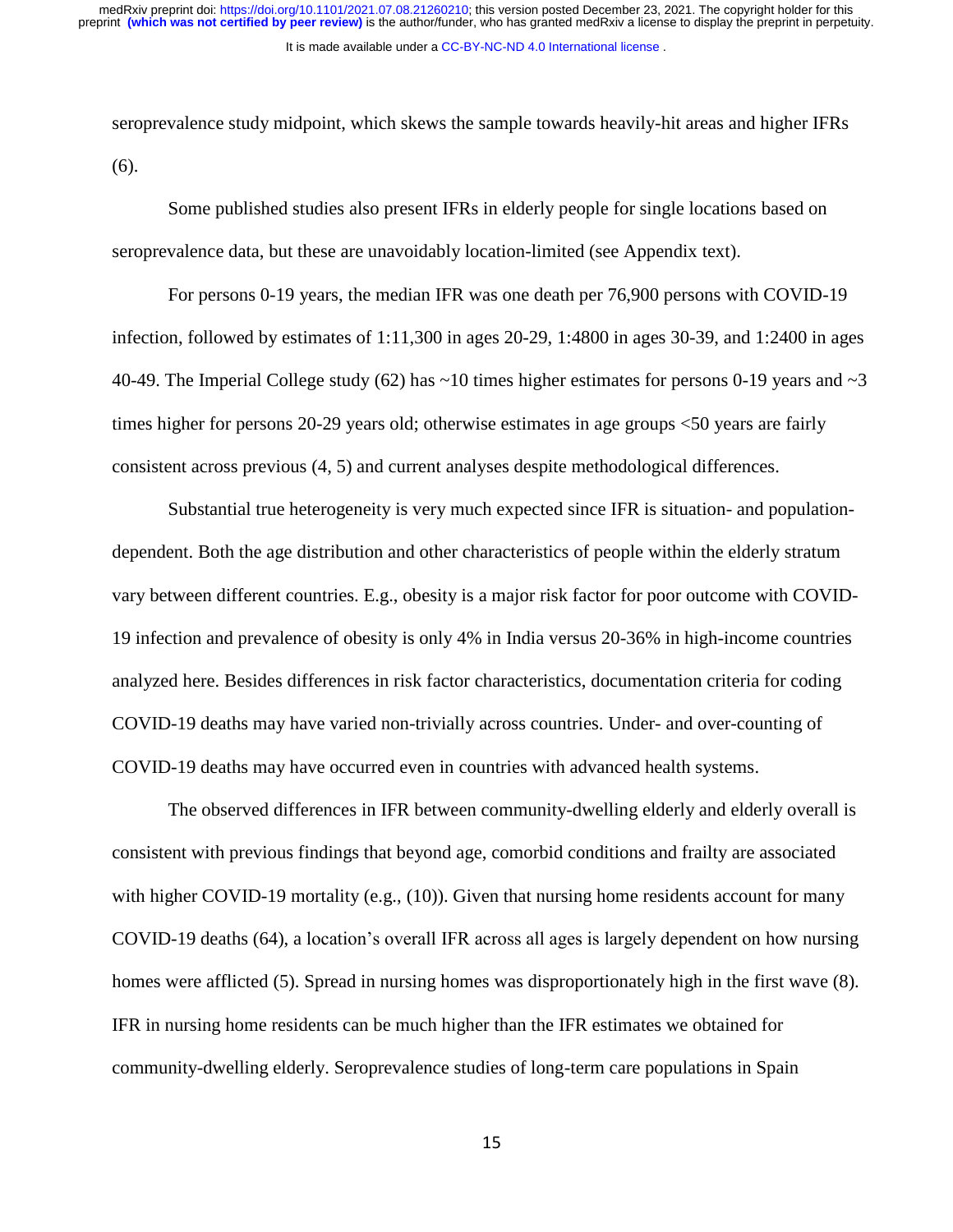It is made available under a [CC-BY-NC-ND 4.0 International license](http://creativecommons.org/licenses/by-nc-nd/4.0/) .

(Madrid), northern Italy, UK and Brazil in early phases of the epidemic found prevalence of 55%, 41%, 33%, and 11.5%, respectively (65-69), i.e. several fold higher than the prevalence in the general community populations in these locations. Under-estimation of infections due to seroreversion may also be prominent in such studies (69). Large diversity in seroprevalence can exist between facilities, e.g. in the Brazil study (68) the seroprevalence was 100% and 76%, respectively in 2 nursing homes that had outbreaks and 0% or close to 0% in the other 13. The IFR in that study was 25% and this may be a reasonable estimate for nursing homes with rather debilitated frail populations, as corroborated also by other investigators (11). IFR may be much lower in facilities where residents are in overall good health and plan to spend many years of their life there; but extremely high in facilities that offer primarily palliative care.

The share of nursing home deaths decreased markedly over time (64) in most high-income countries with some exceptions (e.g. Australia). This change may be reflected in a much lower IFR among the elderly and the entire population after the first wave. Improved treatments (e.g. dexamethasone), and less use of harmful treatments (e.g. hydroxychloroquine, improper mechanical ventilation) may also have decreased IFR substantially in late 2020 and in 2021 (70, 71). Other investigators have estimated in 2020 a global IFR of only 0.11% in the absence of effects of new variants and vaccinations (72). Vaccines that are more effective in protecting against death rather than infection are also expected to have decreased the IFR in 2021. New variants becoming dominant in 2021 may also be associated with further lower IFR. E.g., in countries with extensive testing such as the UK, when the delta variant spread widely even CFR remained ~0.3% (73). Preliminary data on the omicron variant in late 2021 suggest that it may be associated with even lower severity (74).

Our analysis has several limitations. First, seroprevalence estimates among elderly reported by the included studies could over- or underestimate the proportion infected. We explored adjusted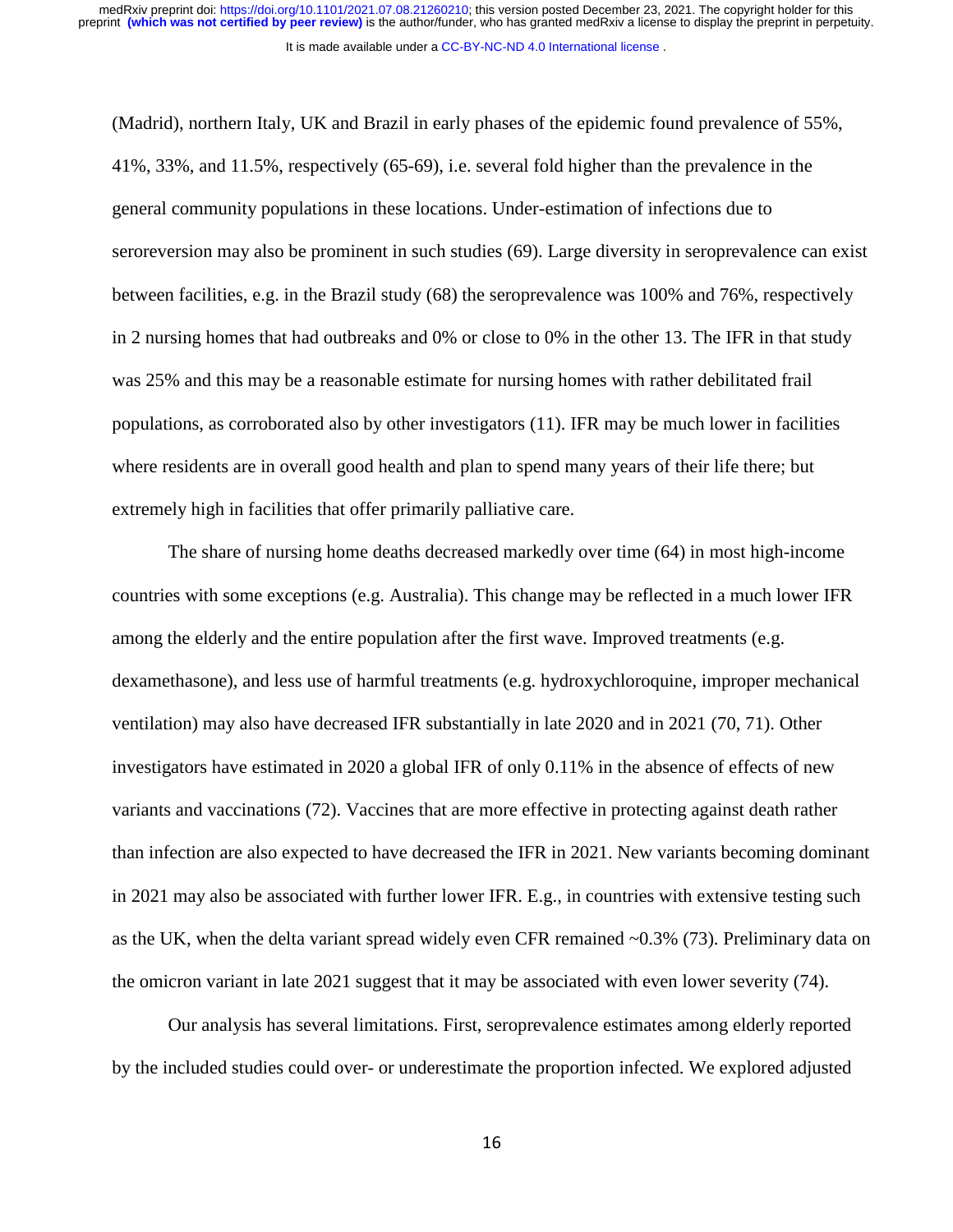It is made available under a [CC-BY-NC-ND 4.0 International license](http://creativecommons.org/licenses/by-nc-nd/4.0/) .

estimates accounting for 1-10% relative seroreversion per month; however, higher seroreversion is likely (21, 22, 32). Higher seroreversion will affect more prominently studies carried out later in the pandemic. Also, the current estimates do not fully account for the unknown share of people who may have tackled the infection without generating detectable serum/plasma antibodies (e.g., by mucosal, innate, or cellular [T cell] immune mechanisms) (75-79). Sensitivity estimates for antibody assays typically use positive controls from symptomatic individuals with clinically manifest infection; sensitivity may be lower for asymptomatic infections. All seroprevalence studies may have substantial residual biases despite whatever adjustments, as is discussed in detail by one of us (JPAI) elsewhere, in terms of potential biases of different types of designs and sampling frames regarding representativeness against the general population (6). Even well-designed general population studies may specifically fail to reach and recruit highly vulnerable populations, e.g. disadvantaged groups, immigrants, homeless, and other people at high exposure risks and poor health. For studies carried out in the US, we prespecified an eligibility criterion to adjust for race/ethnicity, which we believe acts to mitigate related biases. Definitions and usage of race and ethnicity variables were expected to be too heterogeneous outside the US to introduce a common rule, which would exclude virtually all studies from non-US locations (as can be seen in Table 1, only one other study adjusts for ethnicity, one adjusts for nationality, and even other factors associated with socioeconomic position are scarce). The study by Paulino-Ramirez et al (41), in the Dominican Republic, specifically targeted "communities identified as emerging hotspots for SARS-CoV-2" for antibody testing, and should be mentioned specifically to have a risk of overestimating seroprevalence. This especially has relevance for generalizability of IFR to other middle-income countries, but has small bearing on the median IFR in the sample overall.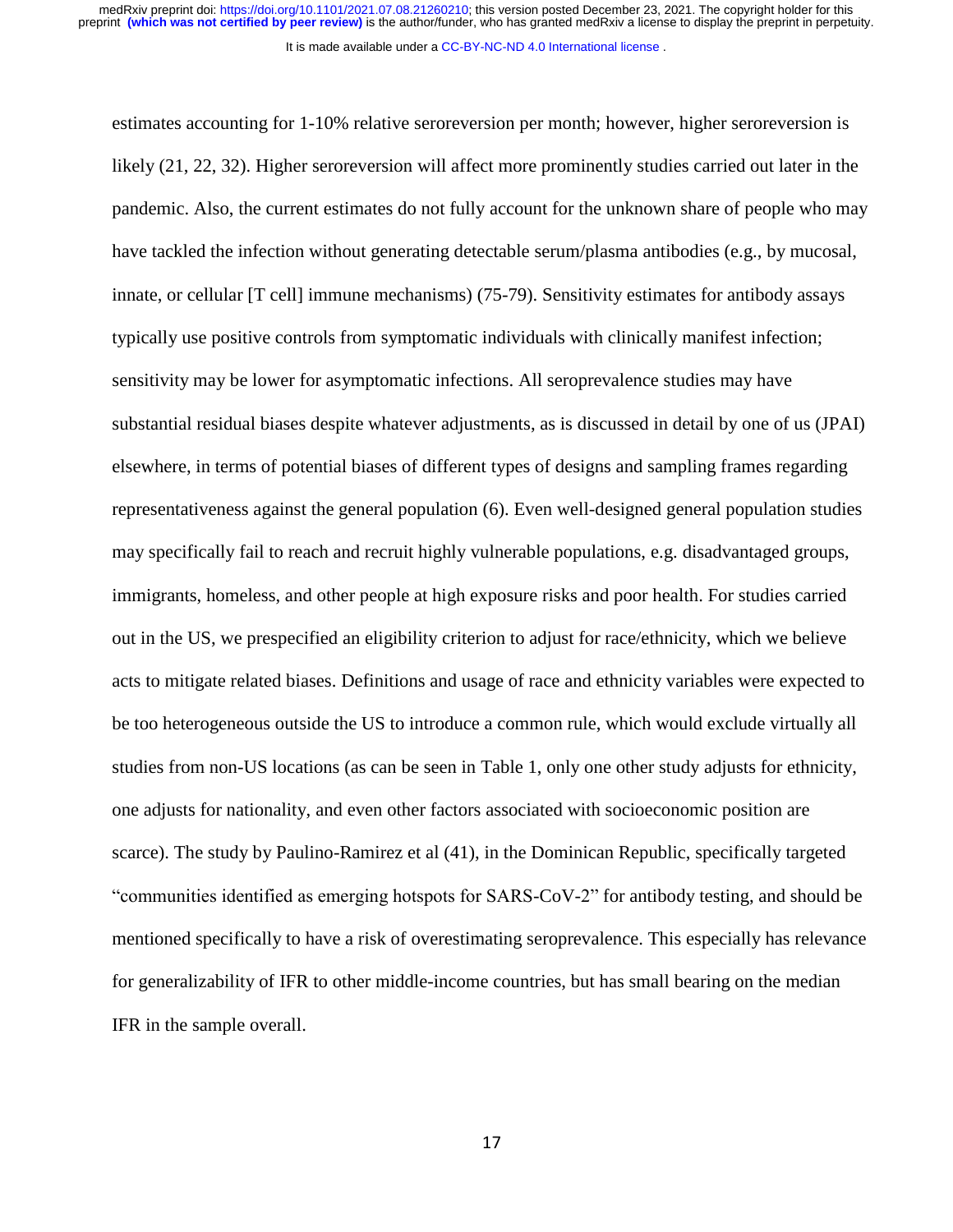It is made available under a [CC-BY-NC-ND 4.0 International license](http://creativecommons.org/licenses/by-nc-nd/4.0/) .

Second, the number of deaths may be biased for various reasons (3) leading to potential under- or over-counting. Among the countries included in this synthesis, others have pointed out concerns of underreporting of deaths specifically for India (e.g., (80)). Indeed, IFR estimates in India need to be seen with extra caution. A study in Madurai in south India found an IFR of 0.043% among people >15 years old, but estimated that given the age distribution the IFR should have been 9 times larger to match other countries (81). This could reflect under-reporting of deaths, lower rates of ageadjusted death risk in India, or both (82). For example, compared with USA and European countries, India has much lower proportions of obesity, diabetes, smoking, heart disease, medically maintained patients with terminal cancer, and medically immunosuppressed patients. These are all strong risk factors for fatality from COVID-19. Also of note, excess deaths in India in 2020-2021 may be much higher than the reported COVID-19 toll (83). However, excess deaths in a single year are notoriously difficult to calculate (especially in a country with suboptimal death registration) and reflect the composite of direct deaths due to COVID-19, indirect effects of the pandemic, direct and indirect effects of the measures taken and multiple other year- and country-specific causes (84, 85). Excess deaths should not be used to calculate IFR.

Of note, our estimates of IFRs for non-elderly young strata in India are not very dissimilar to those of high-income countries, while the divergence is much stronger in the elderly population. This may be further explained by the fact that among people >70 years old, the proportion of those who are >85 years old is only 9.5% in India, while it is much higher in high income countries (e.g. Spain 23.7%, Italy 21.1%). Moreover, the difference between India and high-income countries in prevalence of major comorbidities such as obesity that increase the risk of COVID-19 mortality is most prominent in the most elderly; in younger generations in India, the influence of western lifestyle is becoming more pervasive (86, 87). Therefore, the IFR in people >70 years old in India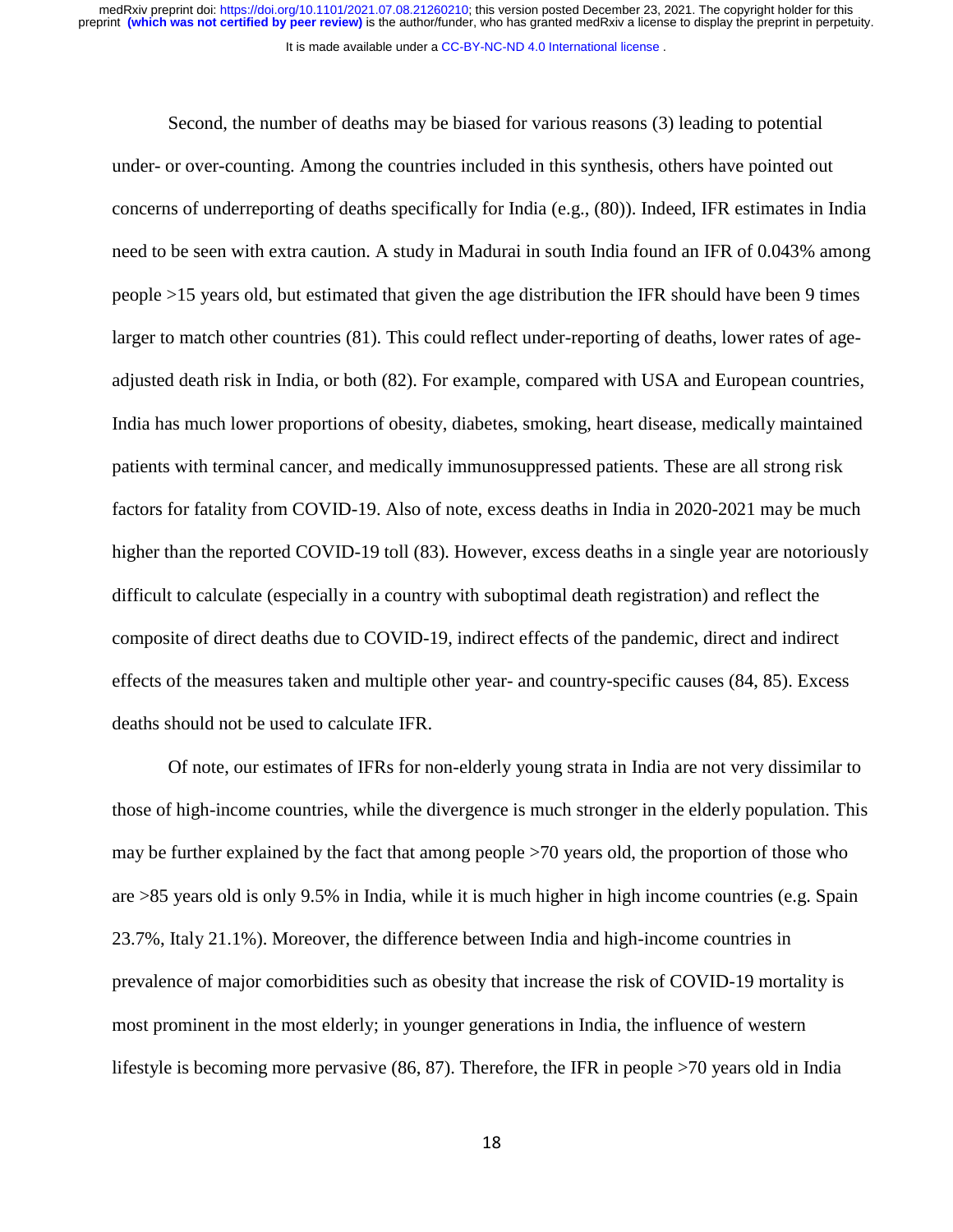It is made available under a [CC-BY-NC-ND 4.0 International license](http://creativecommons.org/licenses/by-nc-nd/4.0/) . preprint **(which was not certified by peer review)** is the author/funder, who has granted medRxiv a license to display the preprint in perpetuity. medRxiv preprint doi: [https://doi.org/10.1101/2021.07.08.21260210;](https://doi.org/10.1101/2021.07.08.21260210) this version posted December 23, 2021. The copyright holder for this

may well be extremely lower than the respective figure in high-income countries. The same may apply also to other middle-income countries and also low-income countries.

To match the date for seroprevalence sampling (i.e., seroconversion) with cumulative deaths is an exercise with assumptions. Our sensitivity analysis that extended with one week the cutoff for counting deaths showed a negligible change in the median IFR calculation. Most studies included in our analysis had been performed during periods at or after the end of the first wave. Some studies performed sampling for several months, which introduces further uncertainty. However, typically the sampling covered periods with few fatalities, why the uncertainty about corresponding death counts and infection rates would arguably be small.

Third, we acknowledge the risk of bias in seroprevalence studies, mortality statistics, and even population statistics. However, assessments of risk of bias are far from straightforward, as illustrated by the discrepant assessments of these seroprevalence studies by other teams (6). It should be expected that estimates cited here have considerable uncertainty that is not accounted for in the presented 95% CIs, which were based solely on seroprevalence study sampling uncertainty (with potential adjustments). Others, e.g., Campbell and Gustafson (88), have proposed models that aim to take into account further sources of uncertainty. Overall, the strength of evidence regarding COVID-19 mortality has markedly improved since the early days of the pandemic, although some biases are still affecting currently available studies.

Fourth, even among high-income countries, our set of eligible surveys tends to include mostly data from countries with higher death rates, thus possibly also higher IFR. More prominently, our analysis includes limited data from Asia and no data from Africa. Consideration of age strata diminishes this representativeness bias, but cannot eliminate it. E.g., most countries not represented in the available data may have a shift towards lower ages within the stratum of the elderly. This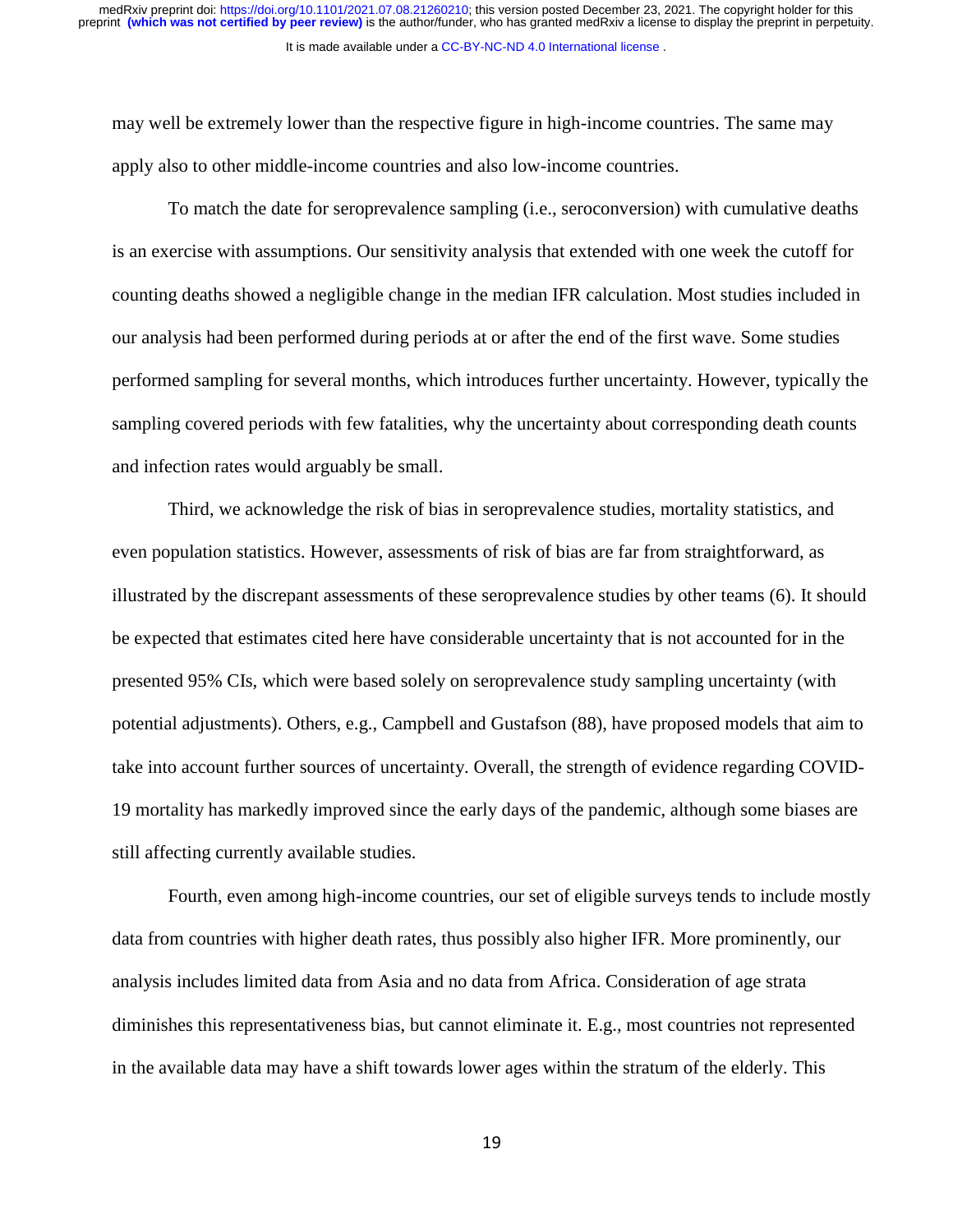It is made available under a CC-BY-NC-ND 4.0 International license.

translates to lower IFR. Moreover, with the exception of India, all countries analyzed here have population prevalence of obesity 1.5-3-fold higher than the global prevalence (13%); other major risk factors for poor COVID-19 outcome such as smoking history, diabetes, cardiovascular disease, and immunosuppression (9) are also far more common in the high-income countries included in our analysis than the global average. Global IFR may thus be substantially lower in both the elderly and the lower age strata than estimates presented herein.

Fifth, as for previous syntheses of IFR based on seroprevalence data, many complementary pieces of information were needed beyond the systematic search for seroprevalence studies. Some of the decisions made in this process, e.g., the eligibility criterion of >1000 participants, could be described as arbitrary. This rule was introduced for feasibility and validity, since over a thousand of seroprevalence studies were available, the majority of which would be largely uninformative (given the huge uncertainty) even for the overall population, let alone the rarified subgroup of elderly persons. As we mention elsewhere, it tends to prefer studies done in populations with old age pyramids, and this may thus over-represent populations with many frail individuals who survive into late age with many comorbidities. Importantly, none of these rules were expected to introduce other overt biases, and they were set *a priori*.

This overview synthesis finds a consistently much lower IFR of COVID-19 in communitydwelling elderly than in elderly overall, a difference which is substantial in countries where nursing homes are an established form of residency. Very low IFR estimates were confirmed in younger groups (<50). For middle-aged groups and elderly, estimates were lower than in some previous influential work with biased methodological choices (4, 62), but in agreement with other work (5). The estimates presented here may serve as one of several key pieces of information underlying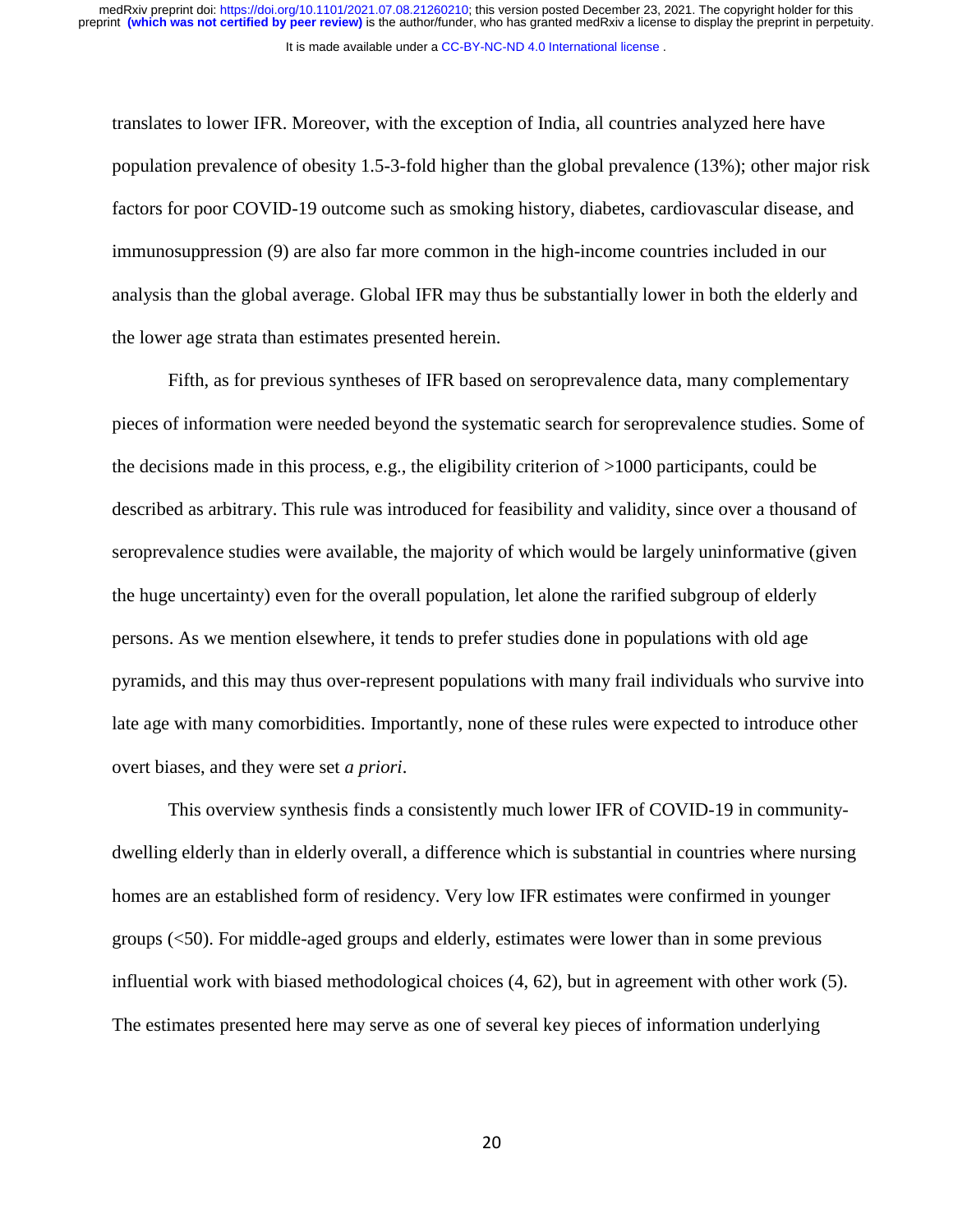medRxiv preprint doi: [https://doi.org/10.1101/2021.07.08.21260210;](https://doi.org/10.1101/2021.07.08.21260210) this version posted December 23, 2021. The copyright holder for this<br>preprint (which was not certified by peer review) is the author/funder, who has grante

It is made available under a [CC-BY-NC-ND 4.0 International license](http://creativecommons.org/licenses/by-nc-nd/4.0/) .

public health policy decisions. With better management and better preventive measures hopefully

IFR has already decreased further.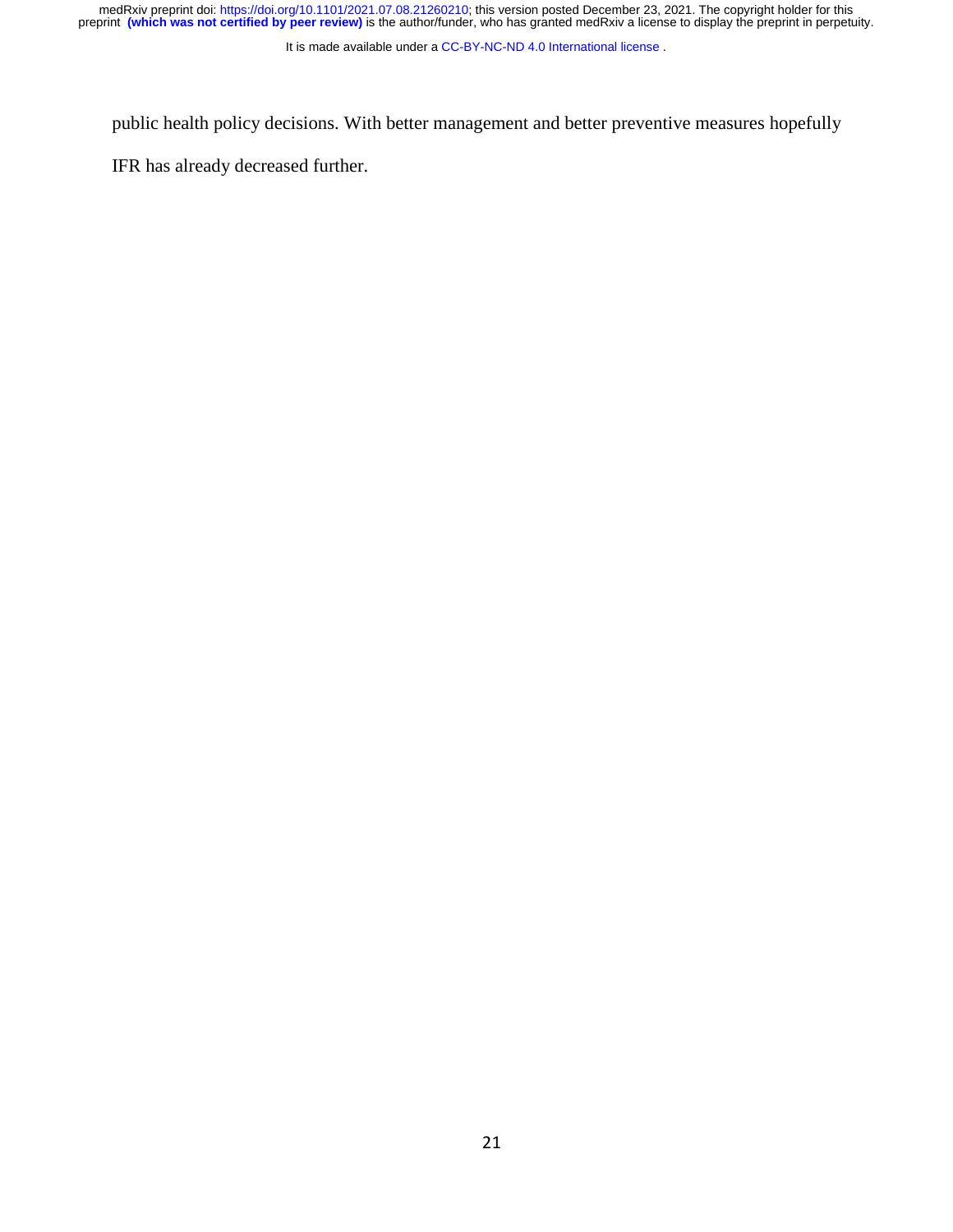It is made available under a [CC-BY-NC-ND 4.0 International license](http://creativecommons.org/licenses/by-nc-nd/4.0/) .

#### **ACKNOWLEDGMENTS**

We thank sincerely Eva Heras Muxella, Cristina Royo-Cebrecos (Andorra), Sereina Herzog (Belgium), Ilse Peeters and Catharina Vernemmen at Sciensano, the Belgian Institute for Health (Belgium), Zoltán Vokó (Hungary), Peter Coyle, Laith Abu-Raddad (Qatar), for personal communication of seroprevalence and/or COVID-19 mortality statistics; and Giridhara D Babu, Rajesh Sundaresan, Siva Athreya (India), N. Ahmad Aziz, Monique M.B. Breteler (Germany), Public Health Scotland (Scotland), Office for National Statistics, Infection Survey Analysis (UK), Cesar Victora, Fernando Hartwig, Luis Vidaletti (Brazil) for personal communication to clarify noneligibility. We thank the dedicated members of the SeroTracker and Worldometer teams as well as Wikipedia authors for their efforts to gather information on seroprevalence studies and COVID-19 mortality statistics.

#### **DECLARATION OF INTERESTS**

All authors have completed the ICMJE uniform disclosure form at www.icmje.org/coi\_disclosure.pdf and declare: no support from any organisation for the submitted work; no financial relationships with any organisations that might have an interest in the submitted work in the previous three years; no other relationships or activities that could appear to have influenced the submitted work.

## **ROLE OF THE FUNDING SOURCE**

No funding was received specifically for this work. Outside this work, the Meta-Research Innovation Center at Stanford (Stanford University) is supported by a grant from the Laura and John Arnold Foundation. Dr Axfors is supported by postdoctoral grants from the Knut and Alice Wallenberg Foundation, Uppsala University, the Swedish Society of Medicine, the Blanceflor Foundation, and the Sweden-America Foundation. The funders had no role in the design and conduct of the study; collection, management, analysis, and interpretation of the data; preparation, review, or approval of the manuscript; and decision to submit the manuscript for publication.

#### **DATA SHARING STATEMENT**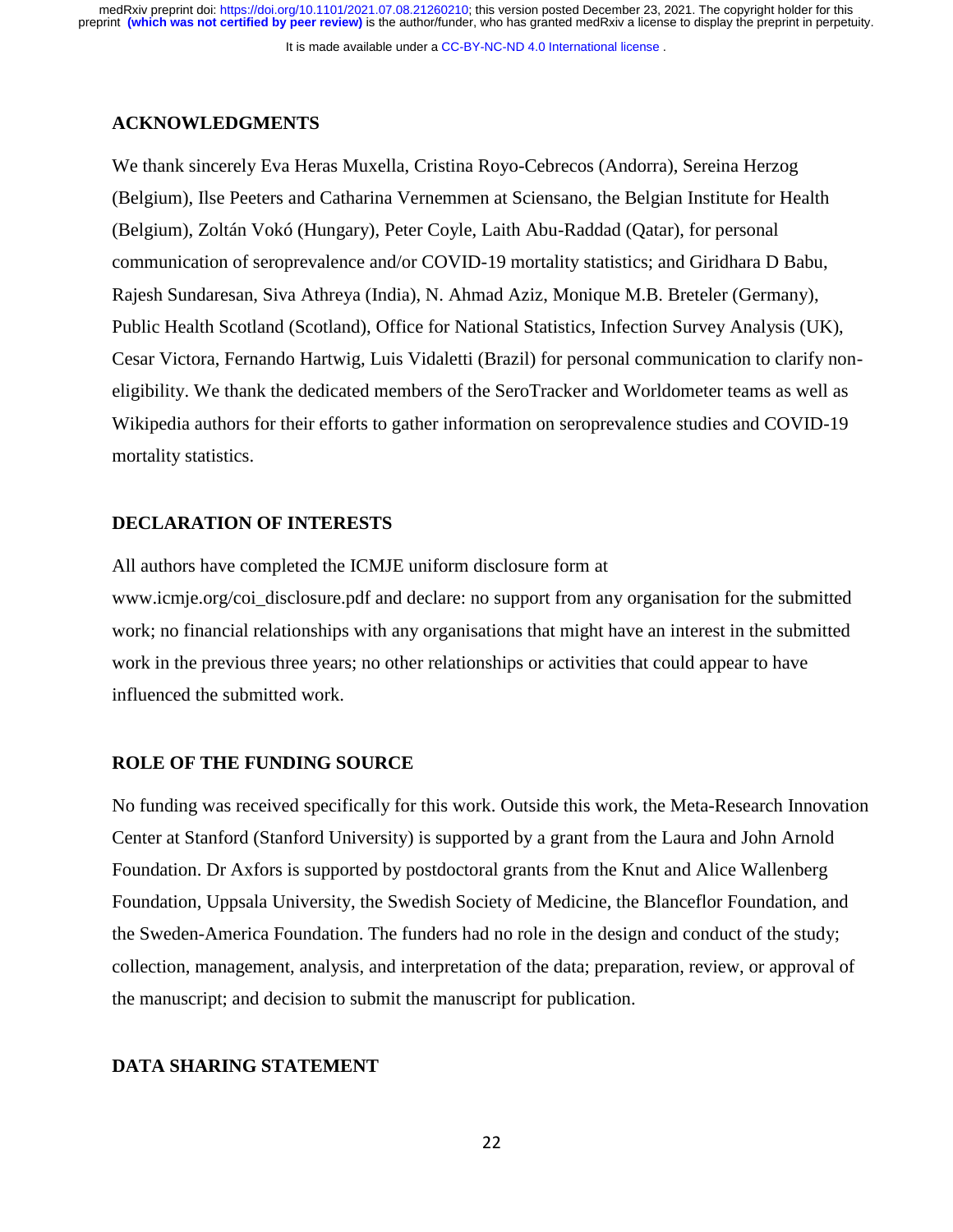It is made available under a [CC-BY-NC-ND 4.0 International license](http://creativecommons.org/licenses/by-nc-nd/4.0/) .

The protocol, data, and code used for this analysis will be made available at the Open Science Framework upon publication: [https://osf.io/47cgb.](https://osf.io/47cgb)

## **TRANSPARENCY STATEMENT**

The lead author affirms that the manuscript is an honest, accurate, and transparent account of the study being reported; that no important aspects of the study have been omitted; and that any discrepancies from the study as originally planned have been explained.

## **LICENSE STATEMENT**

The Corresponding Author has the right to grant on behalf of all authors and does grant on behalf of all authors, a worldwide licence to the Publishers and its licensees in perpetuity, in all forms, formats and media (whether known now or created in the future), to i) publish, reproduce, distribute, display and store the Contribution, ii) translate the Contribution into other languages, create adaptations, reprints, include within collections and create summaries, extracts and/or, abstracts of the Contribution, iii) create any other derivative work(s) based on the Contribution, iv) to exploit all subsidiary rights in the Contribution, v) the inclusion of electronic links from the Contribution to third party material where-ever it may be located; and, vi) licence any third party to do any or all of the above.

## **CONTRIBUTOR STATEMENT**

The corresponding author attests that both listed authors meet authorship criteria and that no others meeting the criteria have been omitted.

Cathrine Axfors: Conceptualization, Methodology, Software, Formal analysis, Investigation, Data curation, Writing - original draft, Visualization, Project administration.

John P A Ioannidis: Conceptualization, Methodology, Formal analysis, Investigation, Data curation, Writing - review & editing, Visualization, Supervision.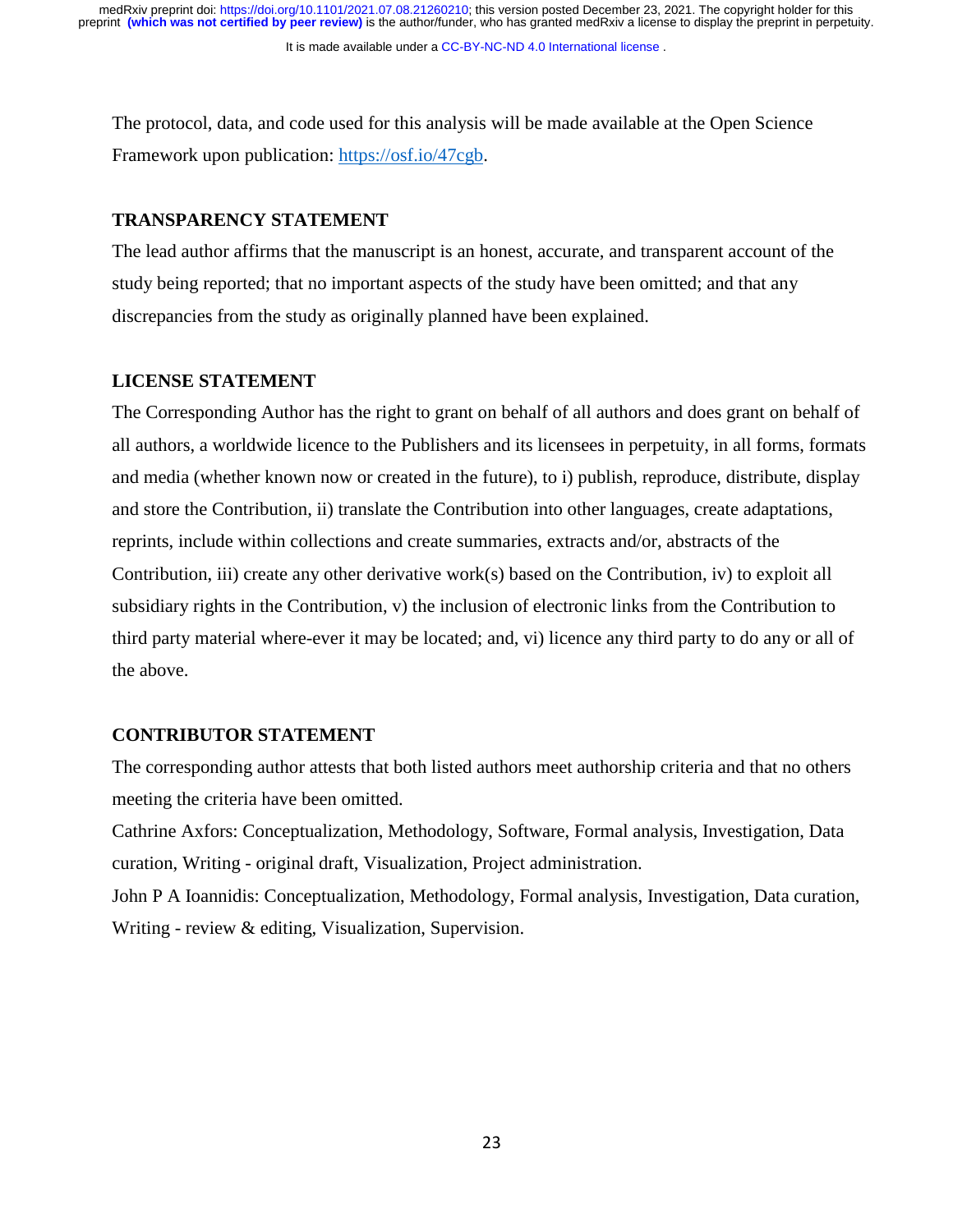It is made available under a CC-BY-NC-ND 4.0 International license.

# **REFERENCES**

1. Ioannidis JPA, Axfors C, Contopoulos-Ioannidis DG. Population-level COVID-19 mortality risk for non-elderly individuals overall and for non-elderly individuals without underlying diseases in pandemic epicenters. Environmental research. 2020;188:109890.

2. Comas-Herrera A, Zalakaín J, Lemmon E, Henderson D, Litwin C, Hsu A, et al. Mortality associated with COVID-19 in care homes: international evidence. Article in LTCcovid.org, International Long-Term Care Policy Network, CPEC-LSE, 14 October2020.

3. Ioannidis JPA. Infection fatality rate of COVID-19 inferred from seroprevalence data. Bull World Health Organ. 2021;99:19–33F.

4. Levin AT, Hanage WP, Owusu-Boaitey N, Cochran KB, Walsh SP, Meyerowitz-Katz G. Assessing the age specificity of infection fatality rates for COVID-19: systematic review, metaanalysis, and public policy implications. European journal of epidemiology. 2020;35(12):1123-38.

5. O'Driscoll M, Dos Santos GR, Wang L, Cummings DAT, Azman AS, Paireau J, et al. Agespecific mortality and immunity patterns of SARS-CoV-2. Nature. 2020.

6. Ioannidis JPA. Reconciling estimates of global spread and infection fatality rates of COVID-19: An overview of systematic evaluations. European journal of clinical investigation. 2021;51(5):e13554.

7. Arora RK, Joseph A, Van Wyk J, Rocco S, Atmaja A, May E, et al. SeroTracker: a global SARS-CoV-2 seroprevalence dashboard. Lancet Infect Dis. 2020:S1473-3099(20)30631-9.

8. Ioannidis JPA. Precision shielding for COVID-19: metrics of assessment and feasibility of deployment. BMJ global health. 2021;6(1).

9. Williamson EJ, Walker AJ, Bhaskaran K, Bacon S, Bates C, Morton CE, et al. Factors associated with COVID-19-related death using OpenSAFELY. Nature. 2020;584(7821):430-6.

10. Mak JKL, Kuja-Halkola R, Wang Y, Hägg S, Jylhävä J. Frailty and comorbidity in predicting community COVID-19 mortality in the U.K. Biobank: The effect of sampling. J Am Geriatr Soc. 2021;69(5):1128-39.

11. Arons MM, Hatfield KM, Reddy SC, Kimball A, James A, Jacobs JR, et al. Presymptomatic SARS-CoV-2 Infections and Transmission in a Skilled Nursing Facility. N Engl J Med. 2020;382(22):2081-90.

12. Franceschi VB, Santos AS, Glaeser AB, Paiz JC, Caldana GD, Machado Lessa CL, et al. Population-based prevalence surveys during the Covid-19 pandemic: A systematic review. Rev Med Virol. 2020;n/a(n/a):e2200.

13. Chen X, Chen Z, Azman AS, Deng X, Sun R, Zhao Z, et al. Serological evidence of human infection with SARS-CoV-2: a systematic review and meta-analysis. The Lancet Global health. 2021.

14. Ioannidis JPA. Precision shielding for COVID-19: metrics of assessment and feasibility of deployment. medRxiv. 2020:2020.11.01.20224147.

15. Patel EU, Bloch EM, Grabowski MK, Goel R, Lokhandwala PM, Brunker PAR, et al. Sociodemographic and behavioral characteristics associated with blood donation in the United States: a population-based study. Transfusion. 2019;59(9):2899-907.

16. Sohn H. Racial and Ethnic Disparities in Health Insurance Coverage: Dynamics of Gaining and Losing Coverage over the Life-Course. Popul Res Policy Rev. 2017;36(2):181-201.

17. Qeadan F, VanSant-Webb E, Tingey B, Rogers TN, Brooks E, Mensah NA, et al. Racial disparities in COVID-19 outcomes exist despite comparable Elixhauser comorbidity indices between Blacks, Hispanics, Native Americans, and Whites. Scientific reports. 2021;11(1):8738.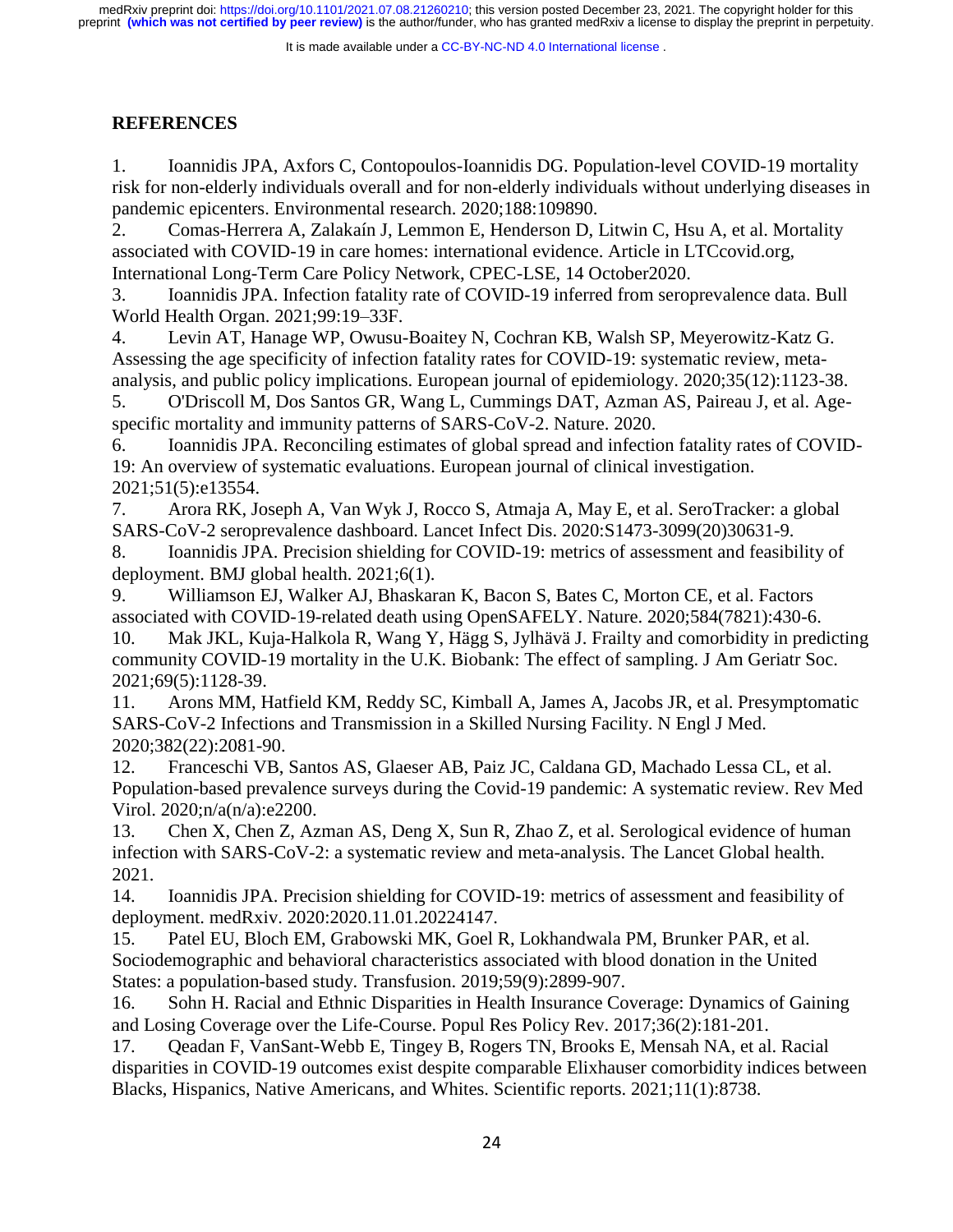18. Ahmad F, Cisewski, JA, Miniño, A, Anderson, RN. Provisional Mortality Data - United States, 2020. MMWR Morbidity and mortality weekly report. 2021;70:519-22.

19. Xu JJ, Chen JT, Belin TR, Brookmeyer RS, Suchard MA, Ramirez CM. Racial and Ethnic Disparities in Years of Potential Life Lost Attributable to COVID-19 in the United States: An Analysis of 45 States and the District of Columbia. International journal of environmental research and public health. 2021;18(6).

20. Munn Z, Moola S, Lisy K, Riitano D, Tufanaru C. Methodological guidance for systematic reviews of observational epidemiological studies reporting prevalence and cumulative incidence data. International journal of evidence-based healthcare. 2015;13(3):147-53.

21. Shioda K, Lau MSY, Kraay ANM, Nelson KN, Siegler AJ, Sullivan PS, et al. Estimating the cumulative incidence of SARS-CoV-2 infection and the infection fatality ratio in light of waning antibodies. medRxiv. 2020:2020.11.13.20231266.

22. Herrington D. Duration of SARS-CoV-2 Sero-Positivity in a Large Longitudinal Sero-Surveillance Cohort: The COVID-19 Community Research Partnership. medRxiv. 2021:2021.01.27.21250615.

23. Post N, Eddy D, Huntley C, van Schalkwyk MCI, Shrotri M, Leeman D, et al. Antibody response to SARS-CoV-2 infection in humans: A systematic review. PloS one. 2020;15(12):e0244126-e.

24. Faes C, Abrams S, Van Beckhoven D, Meyfroidt G, Vlieghe E, Hens N, et al. Time between Symptom Onset, Hospitalisation and Recovery or Death: Statistical Analysis of Belgian COVID-19 Patients. International journal of environmental research and public health. 2020;17(20):7560.

25. Comas-Herrera A, Zalakaín J, Litwin C, Hsu A, Lemmon E, Henderson D, et al. Mortality associated with COVID-19 in care homes: early international evidence. Article in LTCcovid.org, International Long-Term Care Policy Network, CPEC-LSE, 26 June2020.

26. Office for National Statistics. Deaths involving COVID-19 in the care sector, England and Wales [dataset]

[https://www.ons.gov.uk/peoplepopulationandcommunity/birthsdeathsandmarriages/deaths/datasets/d](https://www.ons.gov.uk/peoplepopulationandcommunity/birthsdeathsandmarriages/deaths/datasets/deathsinvolvingcovid19inthecaresectorenglandandwales) [eathsinvolvingcovid19inthecaresectorenglandandwales:](https://www.ons.gov.uk/peoplepopulationandcommunity/birthsdeathsandmarriages/deaths/datasets/deathsinvolvingcovid19inthecaresectorenglandandwales) Office for National Statistics; 2020 [updated July 3, 2020.

27. Rogan WJ, Gladen B. Estimating prevalence from the results of a screening test. American journal of epidemiology. 1978;107(1):71-6.

28. Garcia-Basteiro AL, Moncunill G, Tortajada M, Vidal M, Guinovart C, Jiménez A, et al. Seroprevalence of antibodies against SARS-CoV-2 among health care workers in a large Spanish reference hospital. Nat Commun. 2020;11(1):3500-.

29. R Core Team. R: A language and environment for statistical computing. [https://www.R](https://www.r-project.org/)[project.org/:](https://www.r-project.org/) Foundation for Statistical Computing, Vienna, Austria; 2020.

30. Ioannidis JP, Patsopoulos NA, Rothstein HR. Reasons or excuses for avoiding meta-analysis in forest plots. Bmj. 2008;336(7658):1413-5.

31. Deeks J, Higgins J, Altman D. Analysing data and undertaking meta-analyses. Section 10.10 Heterogeneity. Cochrane Handbook for Systematic Reviews of Interventions version 62 (updated February 2021). [www.training.cochrane.org/handbook:](file:///C:/Users/catax386/Documents/Forskning/Egna%20studier/Postdoc%20METRICS/COVID-19/IFR%20community-dwelling/Submission/Revision%20EJE/www.training.cochrane.org/handbook) Cochrane; 2021.

32. Pérez-Olmeda M, Saugar JM, Fernández-García A, Pérez-Gómez B, Pollán M, Avellón A, et al. Evolution of antibodies against SARS-CoV-2 over seven months: experience of the Nationwide Seroprevalence ENE-COVID Study in Spain. medRxiv. 2021:2021.03.11.21253142.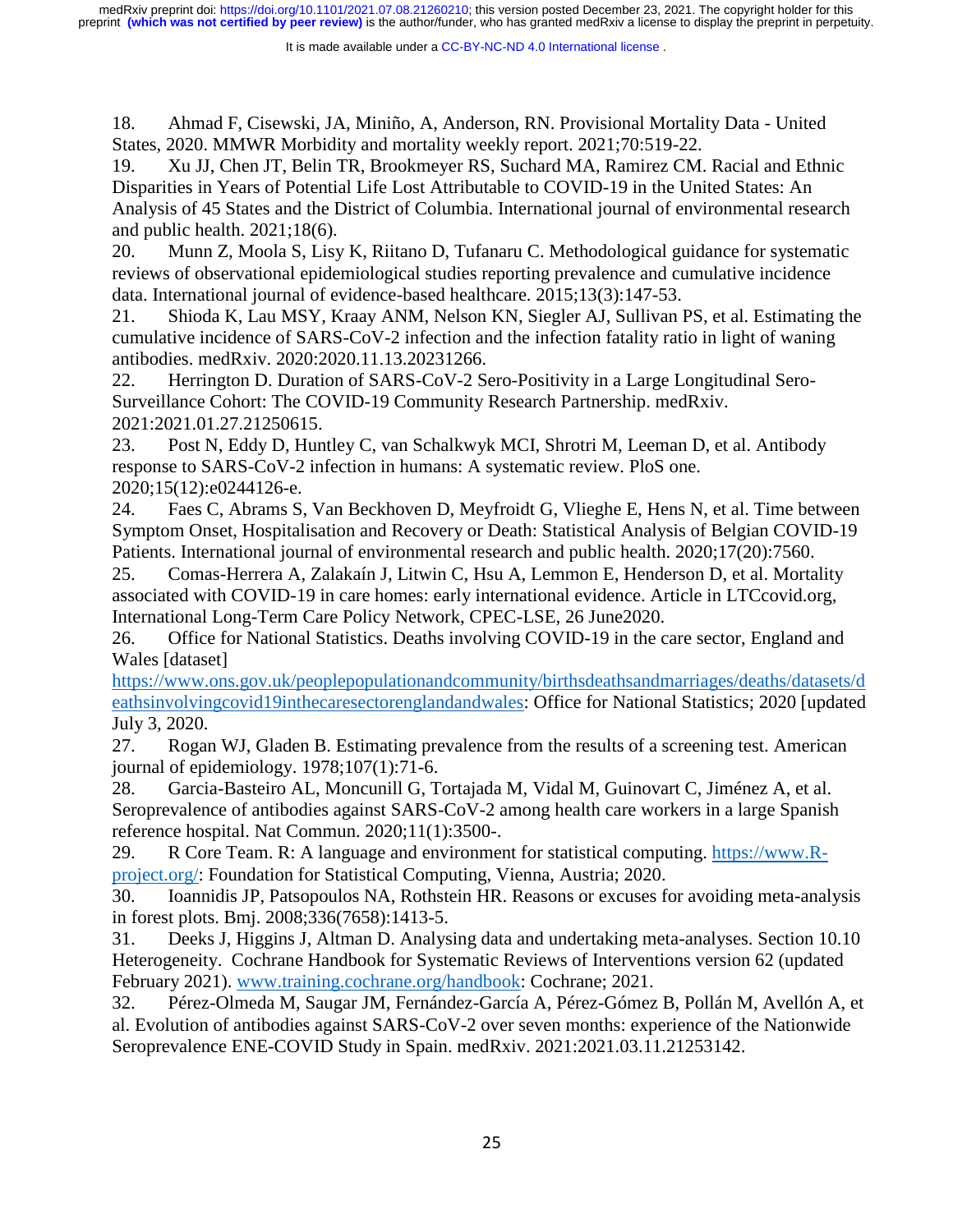It is made available under a CC-BY-NC-ND 4.0 International license.

33. Ward H, Atchison C, Whitaker M, Ainslie KEC, Elliott J, Okell L, et al. Antibody prevalence for SARS-CoV-2 following the peak of the pandemic in England: REACT2 study in 100,000 adults. medRxiv. 2020:2020.08.12.20173690.

34. Royo-Cebrecos C, Vilanova D, López J, Arroyo V, Francisco G, Pons M, et al. Res Sq. 2021. 35. Herzog S, De Bie J, Abrams S, Wouters I, Ekinci E, Patteet L, et al. Seroprevalence of IgG antibodies against SARS coronavirus 2 in Belgium – a serial prospective cross-sectional nationwide study of residual samples (March – October 2020). medRxiv. 2021:2020.06.08.20125179.

36. Saeed S, Drews SJ, Pambrun C, Yi QL, Osmond L, O'Brien SF. SARS-CoV-2 seroprevalence among blood donors after the first COVID-19 wave in Canada. Transfusion. 2021;61(3):862-72.

37. Tang X, Sharma A, Pasic M, Colwill K, Birnboim C, Nagelkerke N, et al. COVID Symptoms, Seroprevalence, and Mortality During the First Wave of SARS-CoV-2 in Canada. Available at SSRN: [https://dxdoiorg/102139/ssrn3752659.](https://dxdoiorg/102139/ssrn3752659) 2021.

38. Public Health Ontario. COVID-19 Seroprevalence in Ontario: March 27, 2020 to June 30, 2020. [https://wwwpublichealthontarioca/.](https://wwwpublichealthontarioca/) 2020.

39. Charlton CL, Nguyen LT, Bailey A, Fenton J, Plitt SS, Marohn C, et al. Pre-Vaccine Positivity of SARS-CoV-2 Antibodies in Alberta, Canada during the First Two Waves of the COVID-19 Pandemic. Microbiology Spectrum. 2021;9(1):e00291-21.

40. Pedersen OB, Nissen J, Dinh KM, Schwinn M, Kaspersen KA, Boldsen JK, et al. Severe Acute Respiratory Syndrome Coronavirus 2 (SARS-CoV-2) Infection Fatality Rate Among Elderly Danes: A Cross-sectional Study on Retired Blood Donors. Clin Infect Dis. 2020.

41. Paulino-Ramirez R, Báez AA, Vallejo Degaudenzi A, Tapia L. Seroprevalence of Specific Antibodies against SARS-CoV-2 from Hotspot Communities in the Dominican Republic. Am J Trop Med Hyg. 2020;103(6):2343-6.

42. Espenhain L, Tribler S, Sværke Jørgensen C, Holm Hansen C, Wolff Sönksen U, Ethelberg S. Prevalence of SARS-CoV-2 antibodies in Denmark: nationwide, population-based seroepidemiological study. European journal of epidemiology. 2021;36(7):715-25.

43. Warszawski J, Meyer L, Franck J-E, Rahib D, Lydié N, Gosselin A, et al. Trends in social exposure to SARS-Cov-2 in France. Evidence from the national socio-epidemiological cohort – EPICOV. medRxiv. 2021:2021.10.25.21265456.

44. Carrat F, de Lamballerie X, Rahib D, Blanché H, Lapidus N, Artaud F, et al. Seroprevalence of SARS-CoV-2 among adults in three regions of France following the lockdown and associated risk factors: a multicohort study. medRxiv. 2020:2020.09.16.20195693.

45. Merkely B, Szabó AJ, Kosztin A, Berényi E, Sebestyén A, Lengyel C, et al. Novel coronavirus epidemic in the Hungarian population, a cross-sectional nationwide survey to support the exit policy in Hungary. GeroScience. 2020;42(4):1063-74.

46. Gudbjartsson DF, Norddahl GL, Melsted P, Gunnarsdottir K, Holm H, Eythorsson E, et al. Humoral Immune Response to SARS-CoV-2 in Iceland. N Engl J Med. 2020;383(18):1724-34.

47. Murhekar M, Bhatnagar T, Selvaraju S, Rade K, Saravanakumar V, Vivian Thangaraj J, et al. Prevalence of SARS-CoV-2 infection in India: Findings from the national serosurvey, May-June 2020. Indian J Med Res. 2020;152(1):48-60.

48. Malani A, Ramachandran S, Tandel V, Parasa R, Sudharshini S, Prakash V, et al. SARS-CoV-2 Seroprevalence in Tamil Nadu in October-November 2020. medRxiv. 2021:2021.02.03.21250949.

49. Istat - Istituto Nazionale di Statistica, Ministero della Salute. PRIMI RISULTATI DELL'INDAGINE DI SIEROPREVALENZA SUL SARS-CoV-2.

[https://wwwistatit/it/files/2020/08/ReportPrimiRisultatiIndagineSieropdf.](https://wwwistatit/it/files/2020/08/ReportPrimiRisultatiIndagineSieropdf) 2020-08-03.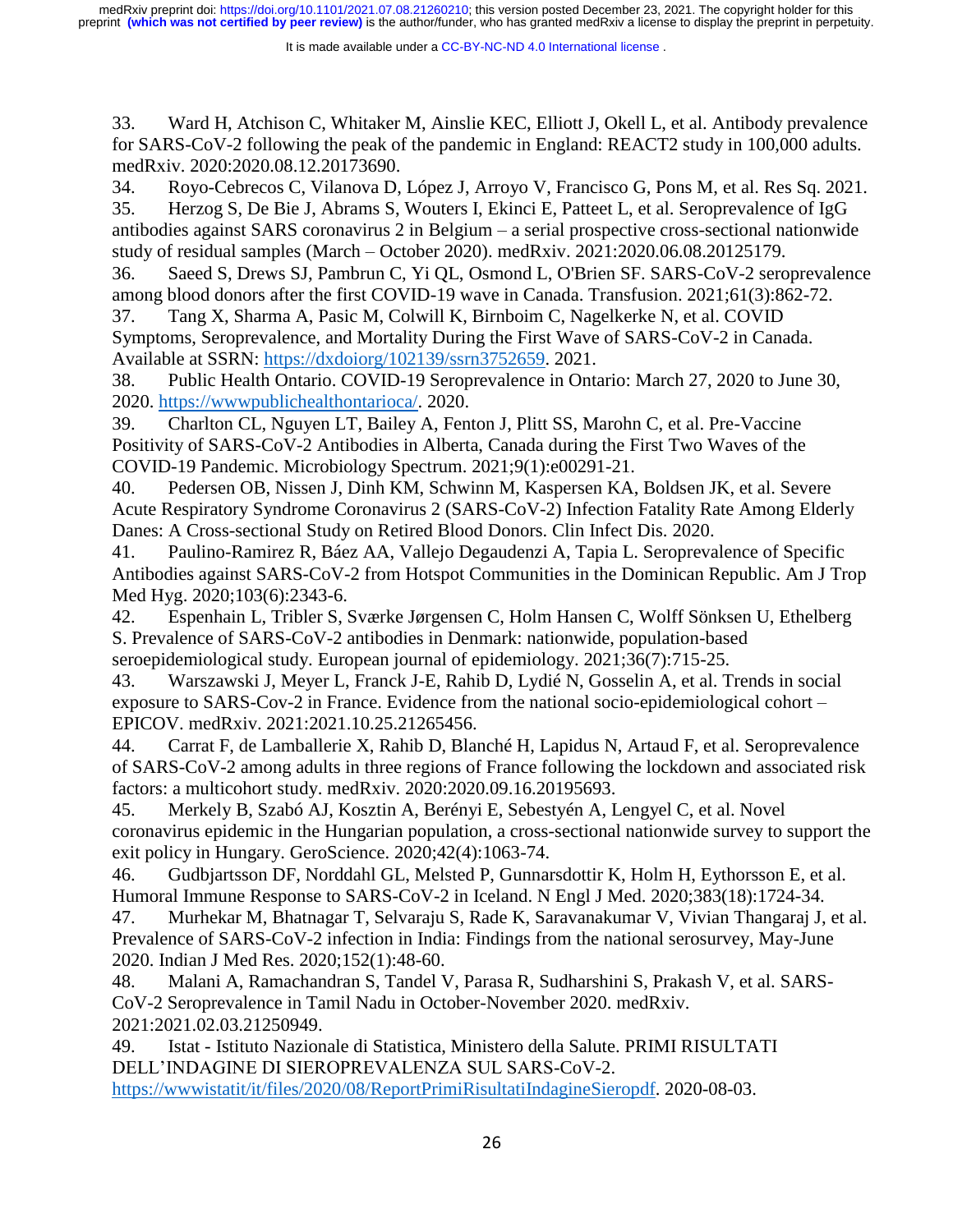50. Abu-Raddad LJ, Chemaitelly H, Ayoub HH, Al Kanaani Z, Al Khal A, Al Kuwari E, et al. Characterizing the Qatar advanced-phase SARS-CoV-2 epidemic. Scientific reports. 2021;11(1):6233.

51. Coyle PV, Chemaitelly H, Hadj Kacem MAB, Al Molawi NHA, Kahlout RAE, Gilliani I, et al. SARS-CoV-2 seroprevalence in the urban population of Qatar: An analysis of antibody testing on a sample of 112,941 individuals. medRxiv. 2021:2021.01.05.21249247.

52. Ministerio de Sanidad, III IdSC. ESTUDIO ENE-COVID: CUARTA RONDA. ESTUDIO NACIONAL DE SERO-EPIDEMIOLOGÍA DE LA INFECCIÓN POR SARS-COV-2 EN ESPAÑA. 15 DE DICIEMBRE DE 2020.

[https://wwwmscbsgobes/gabinetePrensa/notaPrensa/pdf/1512151220163348113pdf;](https://wwwmscbsgobes/gabinetePrensa/notaPrensa/pdf/1512151220163348113pdf) [https://portalcneisciiies/enecovid19/informes/informe\\_cuarta\\_rondapdf.](https://portalcneisciiies/enecovid19/informes/informe_cuarta_rondapdf) 2021.

53. UK Biobank. UK Biobank SARS-CoV-2 Serology Study. 16th September 2020. [https://wwwukbiobankacuk/.](https://wwwukbiobankacuk/) 2020.

54. Public Health England, Joint Biosecurity Centre, NHS Test and Trace. Weekly Coronavirus Disease 2019 (COVID-19) Surveillance Report. Summary of COVID-19 surveillance systems. Year: 2020. Week: 32. [https://assetspublishingservicegovuk/.](https://assetspublishingservicegovuk/) 2020.

55. Hughes EC, Amat JAR, Haney J, Parr YA, Logan N, Palmateer N, et al. Severe Acute Respiratory Syndrome Coronavirus 2 Serosurveillance in a Patient Population Reveals Differences in Virus Exposure and Antibody-Mediated Immunity According to Host Demography and Healthcare Setting. J Infect Dis. 2021;223(6):971-80.

56. Anand S, Montez-Rath M, Han J, Bozeman J, Kerschmann R, Beyer P, et al. Prevalence of SARS-CoV-2 antibodies in a large nationwide sample of patients on dialysis in the USA: a crosssectional study. The Lancet. 2020;396(10259):1335-44.

57. Kalish H, Klumpp-Thomas C, Hunsberger S, Baus HA, Fay MP, Siripong N, et al. Mapping a Pandemic: SARS-CoV-2 Seropositivity in the United States. medRxiv. 2021:2021.01.27.21250570.

58. The Novel Coronavirus Pneumonia Emergency Response Epidemiology Team. Vital Surveillances: The Epidemiological Characteristics of an Outbreak of 2019 Novel Coronavirus Diseases (COVID-19) — China, 2020. China CDC Weekly. 2020;2(8): 113-122.

59. Onder G, Rezza G, Brusaferro S. Case-Fatality Rate and Characteristics of Patients Dying in Relation to COVID-19 in Italy. JAMA. 2020;323(18):1775-6.

60. Thompson C, Baumgartner J, Pichardo C, et al. COVID-19 Outbreak - New York City, February 29-June 1, 2020. MMWR Morbidity and mortality weekly report. 2020;2020;69:1725– 1729.

61. Bendavid E, Mulaney B, Sood N, Shah S, Bromley-Dulfano R, Lai C, et al. COVID-19 antibody seroprevalence in Santa Clara County, California. International journal of epidemiology. 2021.

62. Brazeau N, Verity R, Jenks S, et al. COVID-19 Infection Fatality Ratio: Estimates from Seroprevalence. Imperial College London. 2020-10-29.

63. United States Centers for Disease Control and Prevention. COVID-19 Pandemic Planning Scenarios 2021 [updated March 19, 2021. Available from: [https://www.cdc.gov/coronavirus/2019](https://www.cdc.gov/coronavirus/2019-ncov/hcp/planning-scenarios.html) [ncov/hcp/planning-scenarios.html.](https://www.cdc.gov/coronavirus/2019-ncov/hcp/planning-scenarios.html)

64. Ioannidis JPA, Axfors C, Contopoulos-Ioannidis DG. Second versus first wave of COVID-19 deaths: Shifts in age distribution and in nursing home fatalities. Environmental research. 2021;195:110856.

65. Candel FJ, Barreiro P, San Román J, Del Mar Carretero M, Sanz JC, Pérez-Abeledo M, et al. The demography and characteristics of SARS-CoV-2 seropositive residents and staff of nursing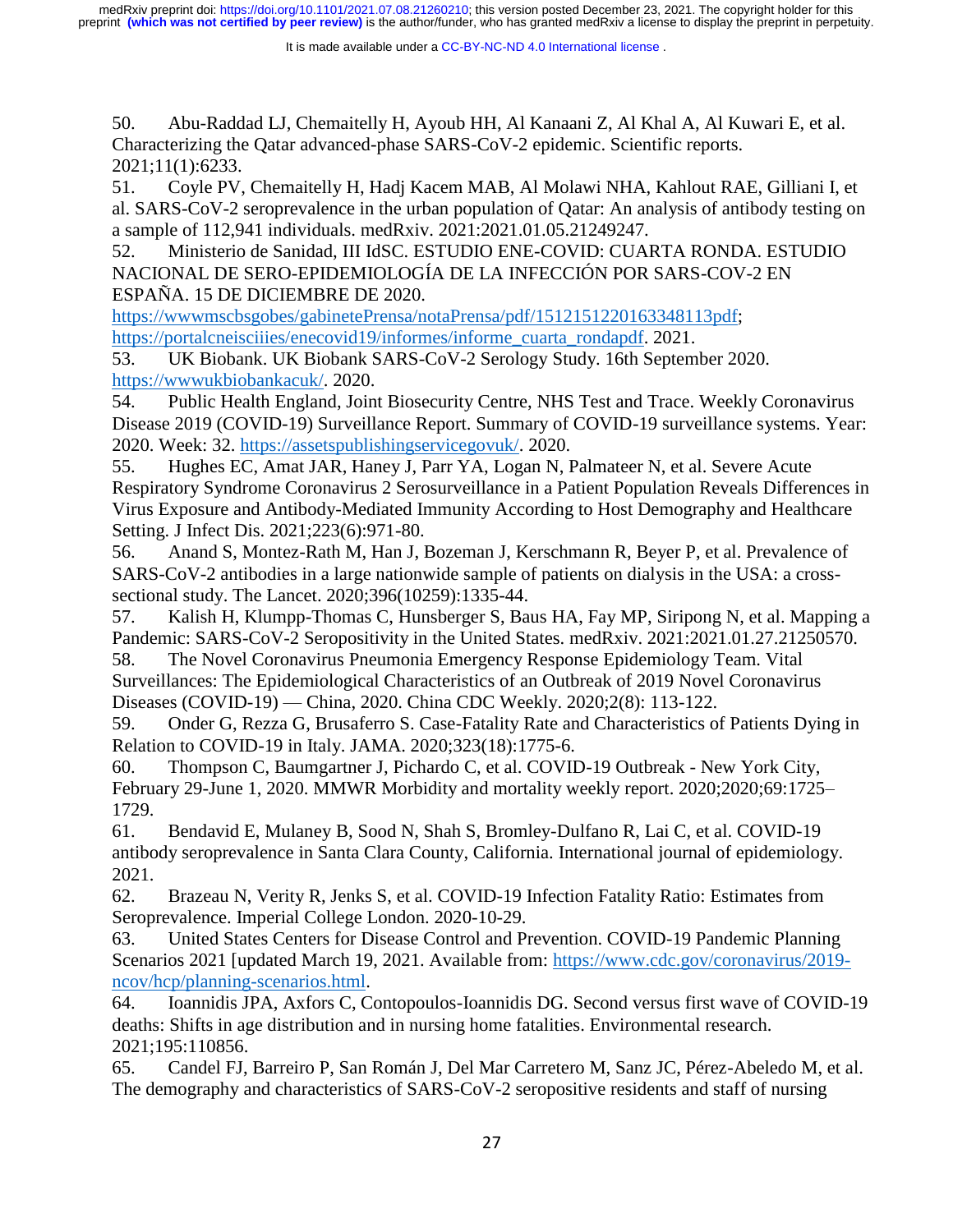homes for older adults in the Community of Madrid: the SeroSOS study. Age and ageing. 2021;50(4):1038-47.

66. Vena A, Berruti M, Adessi A, Blumetti P, Brignole M, Colognato R, et al. Prevalence of Antibodies to SARS-CoV-2 in Italian Adults and Associated Risk Factors. Journal of clinical medicine. 2020;9(9).

67. Krutikov M, Palmer T, Tut G, Fuller C, Shrotri M, Williams H, et al. Incidence of SARS-CoV-2 infection according to baseline antibody status in staff and residents of 100 long-term care facilities (VIVALDI): a prospective cohort study. The Lancet Healthy longevity. 2021;2(6):e362 e70.

68. Barros ENC, Valle APD, Braga PE, Viscondi JYK, Fonseca A, Vanni T, et al. COVID-19 in long-term care facilities in Brazil: serological survey in a post-outbreak setting. Revista do Instituto de Medicina Tropical de Sao Paulo. 2021;63:e10.

69. Krutikov M, Palmer T, Tut G, Fuller C, Azmi B, Giddings R, et al. Prevalence and duration of detectable SARS-CoV-2 nucleocapsid antibody in staff and residents of long-term care facilities over the first year of the pandemic (VIVALDI study): prospective cohort study. medRxiv. 2021:2021.09.27.21264166.

70. The RECOVERY Collaborative Group. Dexamethasone in Hospitalized Patients with Covid-19. New Engl J Med. 2020;384(8):693-704.

71. Axfors C, Schmitt AM, Janiaud P, van 't Hooft J, Abd-Elsalam S, Abdo EF, et al. Mortality outcomes with hydroxychloroquine and chloroquine in COVID-19: an international collaborative meta-analysis of randomized trials. medRxiv. 2020:2020.09.16.20194571.

72. Ayoub HH, Mumtaz GR, Seedat S, Makhoul M, Chemaitelly H, Abu-Raddad LJ. Estimates of global SARS-CoV-2 infection exposure, infection morbidity, and infection mortality rates in 2020. Glob Epidemiol. 2021;3:100068-.

73. Public Health England COVID-19 Epidemiology Cell. COVID-19 confirmed deaths in England (to 31 August 2021): report. Updated 12 October 2021.

[https://wwwgovuk/government/publications/covid-19-reported-sars-cov-2-deaths-in-england/covid-](https://wwwgovuk/government/publications/covid-19-reported-sars-cov-2-deaths-in-england/covid-19-confirmed-deaths-in-england-to-31-august-2021-report#case-fatality-risk)[19-confirmed-deaths-in-england-to-31-august-2021-report#case-fatality-risk.](https://wwwgovuk/government/publications/covid-19-reported-sars-cov-2-deaths-in-england/covid-19-confirmed-deaths-in-england-to-31-august-2021-report#case-fatality-risk) 2021.

74. Imperial College COVID-19 response team, Ferguson N, Ghni A, Hinsley W, Volz E. Report 50: Hospitalization risk for Omicron cases in England. 22 December 2021.

[https://doi.org/10.25561/930352021.](https://doi.org/10.25561/930352021)

75. Kikkert M. Innate Immune Evasion by Human Respiratory RNA Viruses. J Innate Immun. 2020;12(1):4-20.

76. Krammer F. The human antibody response to influenza A virus infection and vaccination. Nat Rev Immunol. 2019;19(6):383-97.

77. Cervia C, Nilsson J, Zurbuchen Y, Valaperti A, Schreiner J, Wolfensberger A, et al. Systemic and mucosal antibody responses specific to SARS-CoV-2 during mild versus severe COVID-19. J Allergy Clin Immunol. 2021;147(2):545-57.e9.

78. Gallais F, Velay A, Nazon C, Wendling M-J, Partisani M, Sibilia J, et al. Intrafamilial Exposure to SARS-CoV-2 Associated with Cellular Immune Response without Seroconversion, France. Emerg Infect Dis. 2021;27(1):113.

79. Sekine T, Perez-Potti A, Rivera-Ballesteros O, Strålin K, Gorin JB, Olsson A, et al. Robust T Cell Immunity in Convalescent Individuals with Asymptomatic or Mild COVID-19. Cell. 2020;183(1):158-68.e14.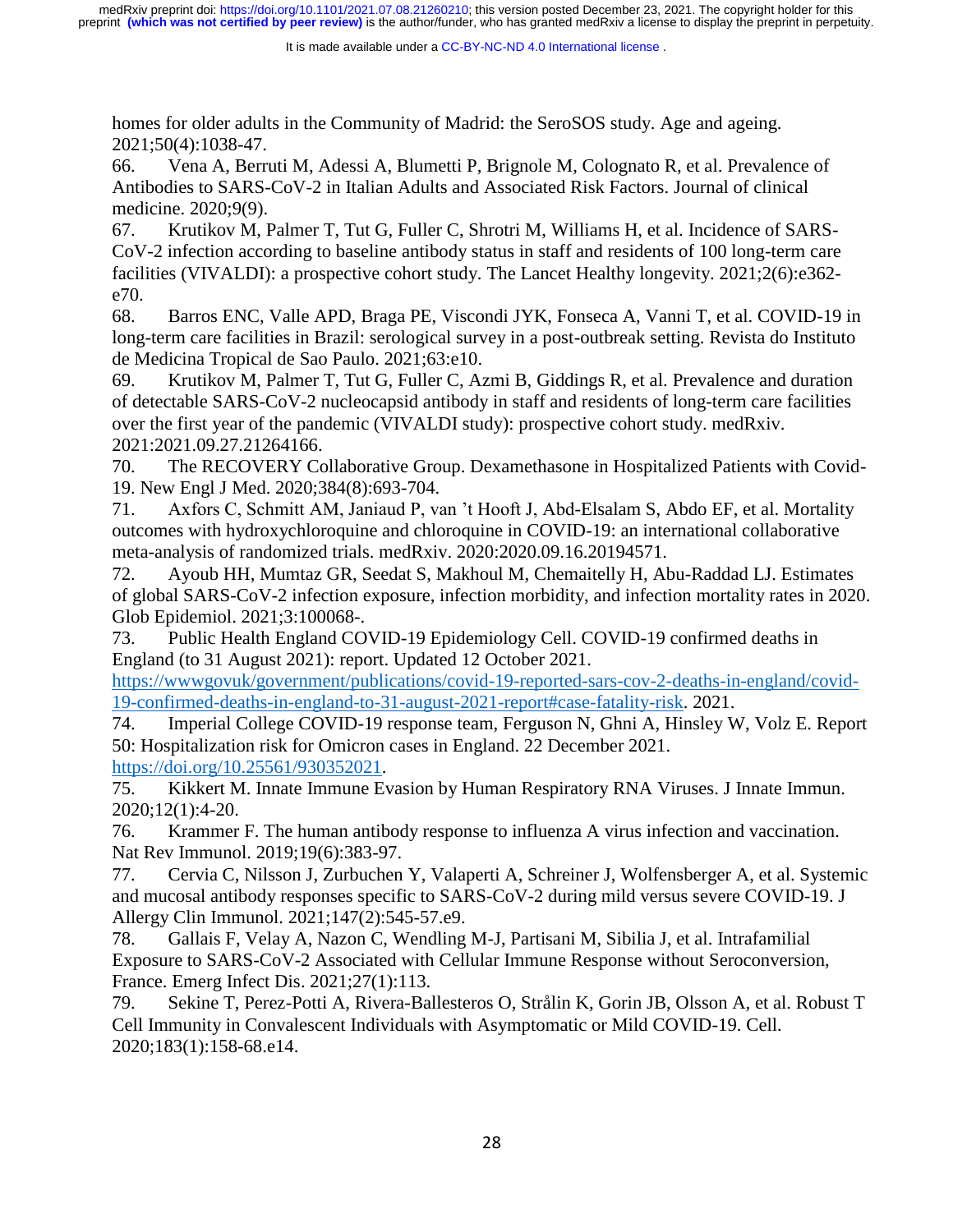It is made available under a CC-BY-NC-ND 4.0 International license.

80. Deshmukh Y, Suraweera W, Tumbe C, Bhowmick A, Sharma S, Novosad P, et al. Excess mortality in India from June 2020 to June 2021 during the COVID pandemic: death registration, health facility deaths, and survey data. medRxiv. 2021:2021.07.20.21260872.

81. Laxminarayan R, B CM, G VT, Arjun Kumar KV, Wahl B, Lewnard JA. SARS-CoV-2 infection and mortality during the first epidemic wave in Madurai, south India: a prospective, active surveillance study. Lancet Infect Dis. 2021;21(12):1665-76.

82. Li Y, Nair H. How reliable are COVID-19 burden estimates for India? Lancet Infect Dis. 2021;21(12):1615-7.

83. Anand A, Sandefur J, Subramanian A. Three new estimates of India's all-cause excess mortality during the COVID-19 pandemic. Accessed in: [https://www.cgdev.org/publication/three](https://www.cgdev.org/publication/three-new-estimates-indias-all-cause-excess-mortality-during-covid-19-pandemic)[new-estimates-indias-all-cause-excess-mortality-during-covid-19-pandemic.](https://www.cgdev.org/publication/three-new-estimates-indias-all-cause-excess-mortality-during-covid-19-pandemic) Last accessed, December 12, 2021: Center for Global Development, Working paper; 2021.

84. Kiang MV, Irizarry RA, Buckee CO, Balsari S. Every Body Counts: Measuring Mortality From the COVID-19 Pandemic. Annals of internal medicine. 2020;173(12):1004-7.

85. Ioannidis JPA. Over- and under-estimation of COVID-19 deaths. European journal of epidemiology. 2021;36(6):581-8.

86. Pradeepa R, Anjana RM, Joshi SR, Bhansali A, Deepa M, Joshi PP, et al. Prevalence of generalized & abdominal obesity in urban & rural India--the ICMR-INDIAB Study (Phase-I) [ICMR- NDIAB-3]. Indian J Med Res. 2015;142(2):139-50.

87. Luhar S, Timæus IM, Jones R, Cunningham S, Patel SA, Kinra S, et al. Forecasting the prevalence of overweight and obesity in India to 2040. PloS one. 2020;15(2):e0229438.

88. Campbell H, Gustafson P. Inferring the COVID-19 IFR with a simple Bayesian evidence synthesis of seroprevalence study data and imprecise mortality data. medRxiv. 2021:2021.05.12.21256975.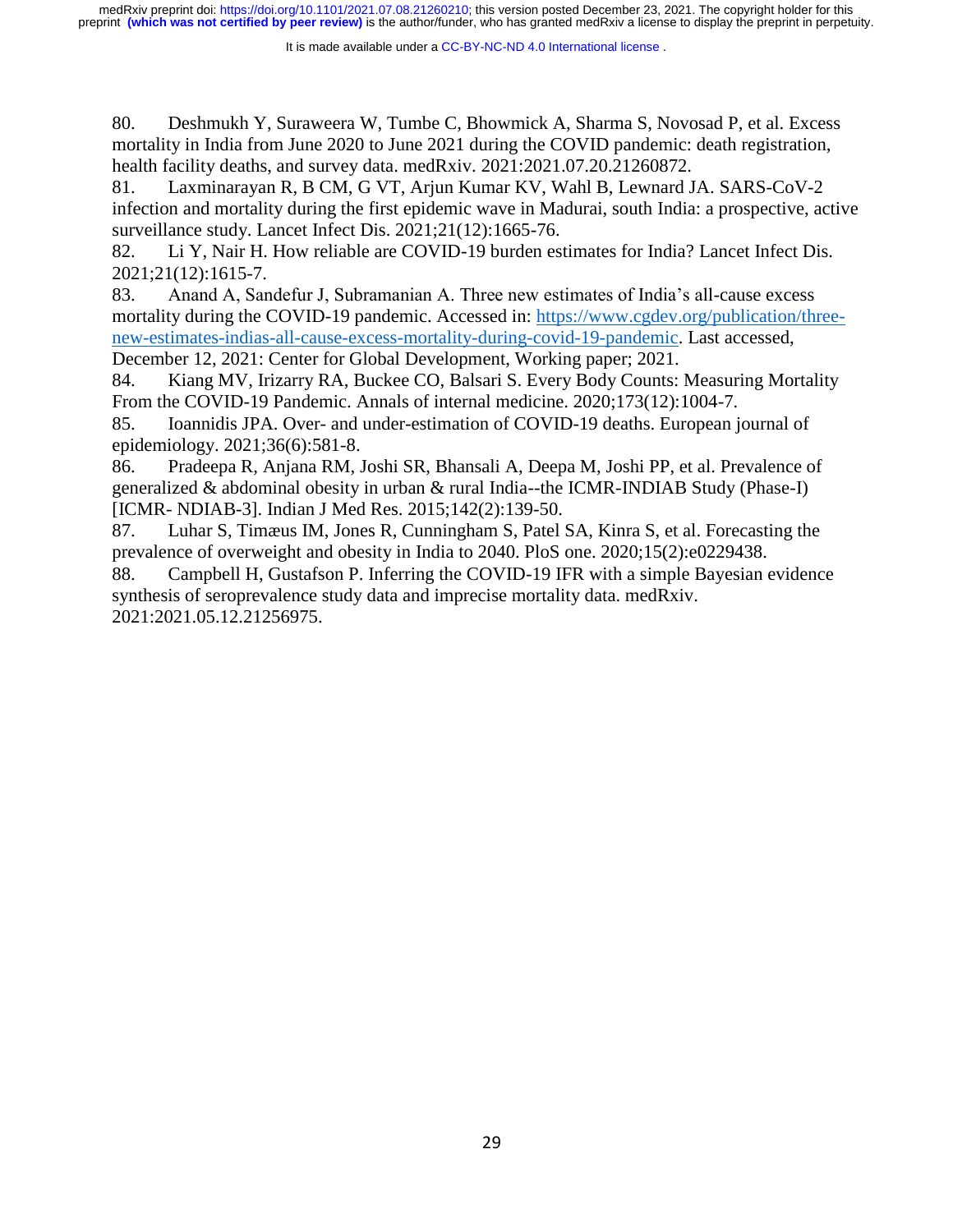It is made available under a [CC-BY-NC-ND 4.0 International license](http://creativecommons.org/licenses/by-nc-nd/4.0/) .

## **FIGURE CAPTIONS**

**Figure 1.** Infection fatality rates (IFRs) in elderly, corrected for unmeasured antibody types. **(A)**  Countries' IFRs in community-dwelling elderly and elderly overall. **(B)** IFRs in community-dwelling elderly with 95% confidence intervals based on individual seroprevalence estimates and their uncertainty.

If multiple seroprevalence studies were available for the same country, we calculated the sample size-weighted IFR. As per above, the 95% CIs do not take into account other sources of uncertainty than those adjusted by the seroprevalence study authors (except adding an adjustment for test performance as per the Gladen-Rogan formula for those that had not already adjusted for test performance), and should be interpreted as conservative. Primarily, 95% confidence intervals are direct extractions from the seroprevalence studies. For studies that did not report 95% confidence intervals, we complemented with a calculation using the number of sampled and seropositive elderly individuals. For those that provided adjusted estimates for age brackets (e.g., 70-79, 80-89, and 90+), we combined estimates for each study using a fixed effects inverse variance meta-analysis (of arcsine transformed proportions) to obtain 95% CIs. Asymmetry to point estimates may be observed for these cases, since point estimates were calculated by multiplying age bracket seroprevalence by the corresponding population count (which is preferable, since it takes into account population distribution).

**Figure 2.** Infection fatality rate in community-dwelling elderly, corrected for unmeasured antibody types, plotted against the proportion of people  $\geq 85$  years old among the elderly.

Log<sub>10</sub> IFR: logarithm (with base 10) of the infection fatality rate. The "elderly" group is defined by the primary cutoff for each location. E.g. for Belgium 3% of the population is  $\geq 85$ , and 13.6% of the population is  $\geq$ 70, thus the proportion is 3/13.6. Imputation done for regional data: Denmark (3/5) regions), and Tamil Nadu, India, with country-level proportion of persons ≥85 years old among elderly.

**Figure 3**. Infection fatality rates in younger age groups derived from included seroprevalence studies.

IFRs are corrected for unmeasured antibody types. Sample size weighted IFRs were calculated for countries with multiple estimates available. \* Infinite values produced by zero death counts.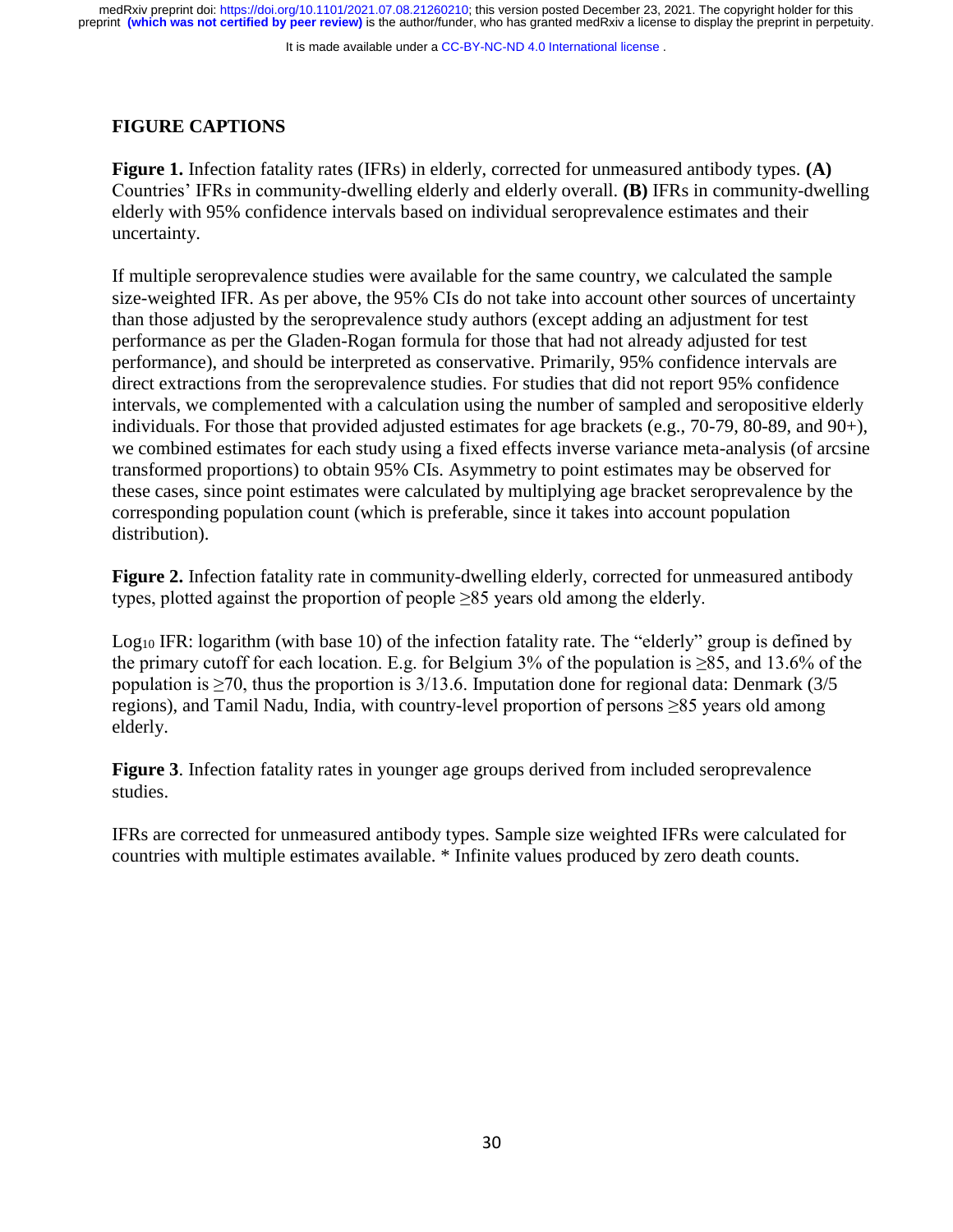# **TABLES**

**Table 1.** Included seroprevalence studies with estimates of seroprevalence in the elderly, COVID-19 deaths in the elderly and community-dwelling elderly, and corrected infection fatality rate

| Location<br>(first<br>author)                                                              | Recruitment<br>strategy   | <b>Sampling</b><br>period                         | <b>Numbe</b><br>r<br>tested;<br>numbe<br>r<br>positiv<br>e(n) | Age cutoff<br>for<br>mortality;<br>age cutoff for<br>seroprevalen<br>ce (years) | <b>Antibody</b><br>type(s) | <b>Adjusted</b><br>seroprevalenc<br>e; crude<br>seroprevalenc<br>$e($ %)* | <b>Adjustments</b>                                                                      | Deaths in<br>communit<br>y-dwelling<br>elderly [all<br>elderly]<br>(n) | Populatio<br>n,<br>communit<br>y-dwelling<br>elderly [all<br>elderly]<br>(n) | <b>IFR</b><br>communit<br>y-dwelling<br>elderly [all<br>elderly]<br>(%) |
|--------------------------------------------------------------------------------------------|---------------------------|---------------------------------------------------|---------------------------------------------------------------|---------------------------------------------------------------------------------|----------------------------|---------------------------------------------------------------------------|-----------------------------------------------------------------------------------------|------------------------------------------------------------------------|------------------------------------------------------------------------------|-------------------------------------------------------------------------|
| Andorra<br>$(Royo-$<br>Cebrecos) <sup>†</sup>                                              | General                   | May 4 to<br>May 28                                | 4339;<br>582                                                  | 70; 70                                                                          | IgG/IgM                    | NaN; 14.92                                                                | None                                                                                    | 22 [45]                                                                | 7364<br>[7631]                                                               | $1.84$ [3.59]                                                           |
| Belgium<br>(Herzog)                                                                        | General                   | Mar 30 to<br>Apr 5                                | 1210;<br>29                                                   | 70; 70                                                                          | <b>IgG</b>                 | 1.92; 2.4                                                                 | Age, sex,<br>province, test<br>sensitivity and<br>specificity                           | 1057<br>[3317]                                                         | 1453101<br>[1581078]                                                         | $3.13$ [9.03]                                                           |
| Canada<br>(Saeed,<br>Canadian<br><b>Blood</b><br>Services)                                 | <b>Blood donors</b>       | May 9 to<br>July 21<br>(median date<br>June $13)$ | 9845;<br>74                                                   | 70; 65                                                                          | <b>IgG</b>                 | 0.77; 0.75                                                                | Residential postal<br>code, age, sex,<br>sensitivity and<br>specificity of the<br>assay | 890 [7477]                                                             | 3577421<br>[3963155]                                                         | 2.67<br>[20.25]                                                         |
| Canada (Ab-<br>C Study<br>Investigators                                                    | General                   | June to<br>August                                 | 1010;<br>14                                                   | 70; 70                                                                          | <b>IgG</b>                 | 2.77; 1.39                                                                | Age, education<br>levels                                                                | 1299<br>[7823]                                                         | 4112421<br>[4300000]                                                         | $0.94$ [5.43]                                                           |
| Alberta,<br>Canada<br>(Charlton)†                                                          | Residual blood<br>samples | December 7<br>to December<br>10                   | 2820;<br>29                                                   | 70; 70                                                                          | <b>IgG</b>                 | 1.54; 1.54                                                                | None (crude)                                                                            | 213 [823]                                                              | 289046<br>[326530]                                                           | 3.97<br>[13.56]                                                         |
| Ontario,<br>Canada<br>(Public<br>Health<br>Ontario,<br>COVID-19<br>Immunity<br>Task Force) | General                   | June 5 to<br>June 30                              | 1236;<br>25                                                   | 70; 70                                                                          | IgG                        | 1.92; 2.02                                                                | Population<br>weighting and test<br>characteristics                                     | 525 [2298]                                                             | 1392596<br>[1513920]                                                         | $1.62$ [6.52]                                                           |
| Denmark<br>(Espenhain)                                                                     | General                   | Median date<br>September<br>19, sampling          | 1473;<br>NA                                                   | 70:65                                                                           | IgG/IgM/IgA                | $1.5$ ; NA                                                                | Test sensitivity<br>and specificity                                                     | 350 [565]                                                              | 798797<br>[836716]                                                           | $2.92$ [4.5]                                                            |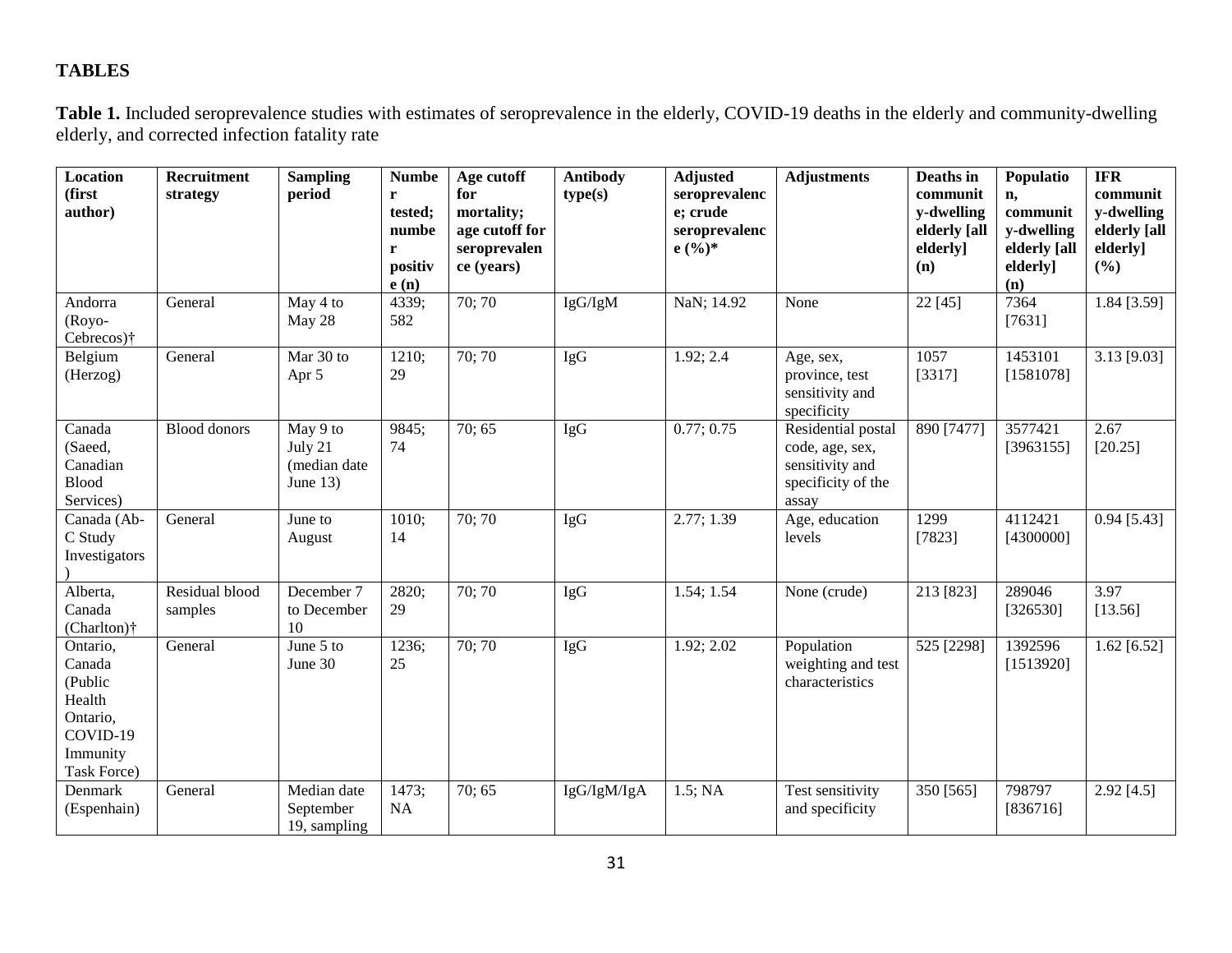|                                                 |                           | period<br>approx. 13<br>weeks                                                 |               |        |             |            |                                                                                                                                                                                                                    |                        |                        |                 |
|-------------------------------------------------|---------------------------|-------------------------------------------------------------------------------|---------------|--------|-------------|------------|--------------------------------------------------------------------------------------------------------------------------------------------------------------------------------------------------------------------|------------------------|------------------------|-----------------|
| Denmark<br>(Pedersen)                           | <b>Blood donors</b>       | June 2 to<br>June 19                                                          | 1201;<br>22   | 70;70  | IgG/IgM/IgA | 1.4; 1.8   | Sensitivity and<br>specificity of the<br>diagnostic assay;<br>population size of<br>recruitment areas<br>(municipalities)                                                                                          | 329 [531]              | 530764<br>[555882]     | 4.43 [6.82]     |
| Dominican<br>Republic<br>(Paulino-<br>Ramirez)† | General, hotspot<br>areas | April to June                                                                 | 2739;<br>164  | 60; 60 | <b>IgG</b>  | NaN; 10.53 | None                                                                                                                                                                                                               | $\overline{237}$ [282] | 1156871<br>[1158933]   | 0.16 [0.19]     |
| France<br>(Warszawski<br>, INSERM)†             | General                   | Median date<br>Nov 24,<br>interquartile<br>range Nov 18<br>to Dec 4           | 14531;<br>611 | 65; 65 | IgG         | 5.05; 5.27 | Sociodemographi<br>cs, income,<br>quality of contact<br>information,<br>population<br>density,<br>proportion of<br>people below<br>poverty line, age,<br>gender,<br>"departement",<br>educational level,<br>region | 26958<br>[49488]       | 12902627<br>[13440786] | $3.42$ [6.03]   |
| Ile-de-<br>France,<br>France<br>(Carrat)        | General                   | May 4 to<br>June 23 (90%<br>of tests were<br>performed<br>May 4 to<br>May 24) | 1394;<br>52   | 70;70  | <b>IgG</b>  | 4.73; 3.73 | Age, sex, socio-<br>professional<br>category, test<br>sensitivity and<br>specificity                                                                                                                               | 4297<br>[7712]         | 1279751<br>[1339192]   | 5.87<br>[10.07] |
| Nouvelle-<br>Aquitaine,<br>France<br>(Carrat)   | General                   | May 4 to<br>June 23 (90%<br>of tests were<br>performed<br>May 4 to<br>May 24) | 1765;<br>29   | 65:65  | <b>IgG</b>  | 1.7; 1.64  | Age, sex, socio-<br>professional<br>category, test<br>sensitivity and<br>specificity                                                                                                                               | 303 [409]              | 1406969<br>[1465885]   | $1.05$ [1.36]   |
| Hungary<br>(Merkely) <sup>†</sup>               | General                   | May 1 to<br>May 16                                                            | 1454; 9       | 70;70  | <b>IgG</b>  | 1.12; 0.93 | "several area-,<br>dwelling unit-,<br>and individual-<br>level auxiliary<br>information",<br>region, sex, age                                                                                                      | 248 [348]              | 1198425<br>[1249016]   | $1.53$ [2.05]   |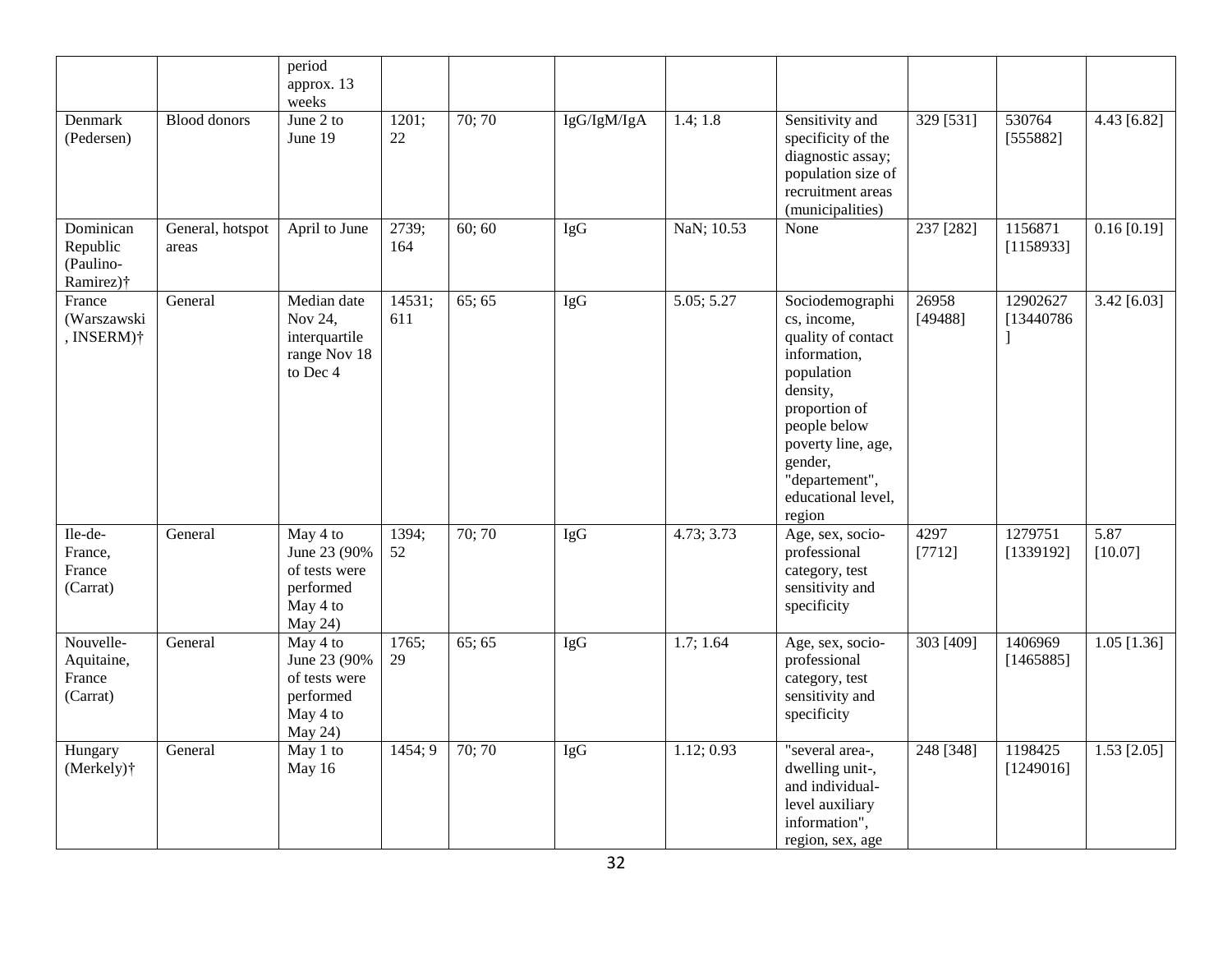| Iceland<br>(Gudbjartsso<br>n)    | General                   | May 5 to<br>June 12<br>(healthcare<br>sample)                       | NA;<br>NA     | 70; 70 | IgG/IgM/IgA         | 0.47; NA    | Region, sex, age                                                                                                                                                                                                               | 5[7]             | 32782<br>[34865]              | $\overline{3.12}$ [4.23] |
|----------------------------------|---------------------------|---------------------------------------------------------------------|---------------|--------|---------------------|-------------|--------------------------------------------------------------------------------------------------------------------------------------------------------------------------------------------------------------------------------|------------------|-------------------------------|--------------------------|
| India<br>(Murhekar)              | General                   | August 19 to<br>September<br>20                                     | 2768;<br>291  | 61; 61 | <b>IgG</b>          | 6.2; 10.51  | Sampling district,<br>test performance                                                                                                                                                                                         | 33655<br>[41386] | 125239531<br>[12532580]<br>61 | $0.36$ [0.44]            |
| Tamil Nadu,<br>India<br>(Malani) | General                   | October 19 to<br>November 30                                        | 1568;<br>NA   | 70;70  | <b>IgG</b>          | 25.2; NA    | Age, gender, test<br>performance,<br>district                                                                                                                                                                                  | 3518<br>[4326]   | 4324266<br>[4328822]          | $0.27$ [0.33]            |
| Italy<br>(ISTAT)                 | General                   | May 25 to<br>July 15                                                | NA;<br>NA     | 70; 70 | <b>IgG</b>          | 2.5; NA     | Region,<br>municipal type,<br>gender, age<br>group,<br>employment<br>status, municipal<br>prevalence,<br>percentage<br>difference in<br>municipal<br>mortality rates<br>compared to the<br>same period of<br>the previous year | 19341<br>[29722] | 10136455<br>[10400756]        | 6.31 $[9.45]$            |
| Qatar (Abu-<br>Raddad)†          | Residual blood<br>samples | May 12 to<br>July 12<br>(median day<br>June 28)                     | 1809;<br>162  | 70; 70 | <b>IgG</b>          | 13.29; 9.15 | Sex, age,<br>nationality                                                                                                                                                                                                       | 53 [65]          | 18166<br>[18247]              | $1.8$ [2.21]             |
| Spain<br>$(ISCII)$ †             | General                   | November 16<br>to November<br>29                                    | 7526;<br>NA   | 70;70  | <b>IgG</b>          | 7.88; NA    | Province, sex,<br>age, income                                                                                                                                                                                                  | 23335<br>[41681] | 6512456<br>[6823002]          | 3.76[6.41]               |
| UK(NA)                           | Biobank                   | May 27 to<br>Aug 14<br>(however<br>monthly<br>repeated<br>sampling) | 3956;<br>NA   | 65;70  | Missing/Uncle<br>ar | 6.1; NA     | Unclear                                                                                                                                                                                                                        | 25678<br>[49669] | 11917570<br>[12374961]        | $3.53$ [6.58]            |
| England<br>(Ward)                | General                   | June 20 to<br>July 13                                               | 21953;<br>801 | 70; 65 | IgG                 | 3.25; 3.65  | Test performance,<br>age, sex, region,<br>ethnicity,<br>deprivation                                                                                                                                                            | 22644<br>[41023] | 7204057<br>[7556976]          | 8 [13.82]                |
| England and<br>Wales             | Residual blood<br>samples | May 1 to<br>May 30                                                  | 1702;<br>NA   | 70; 70 | Missing/Uncle<br>ar | 3.64; NA    | Population-<br>weighted adjusted                                                                                                                                                                                               | 21063<br>[37838] | 7665426<br>[8037210]          | 7.55<br>[12.94]          |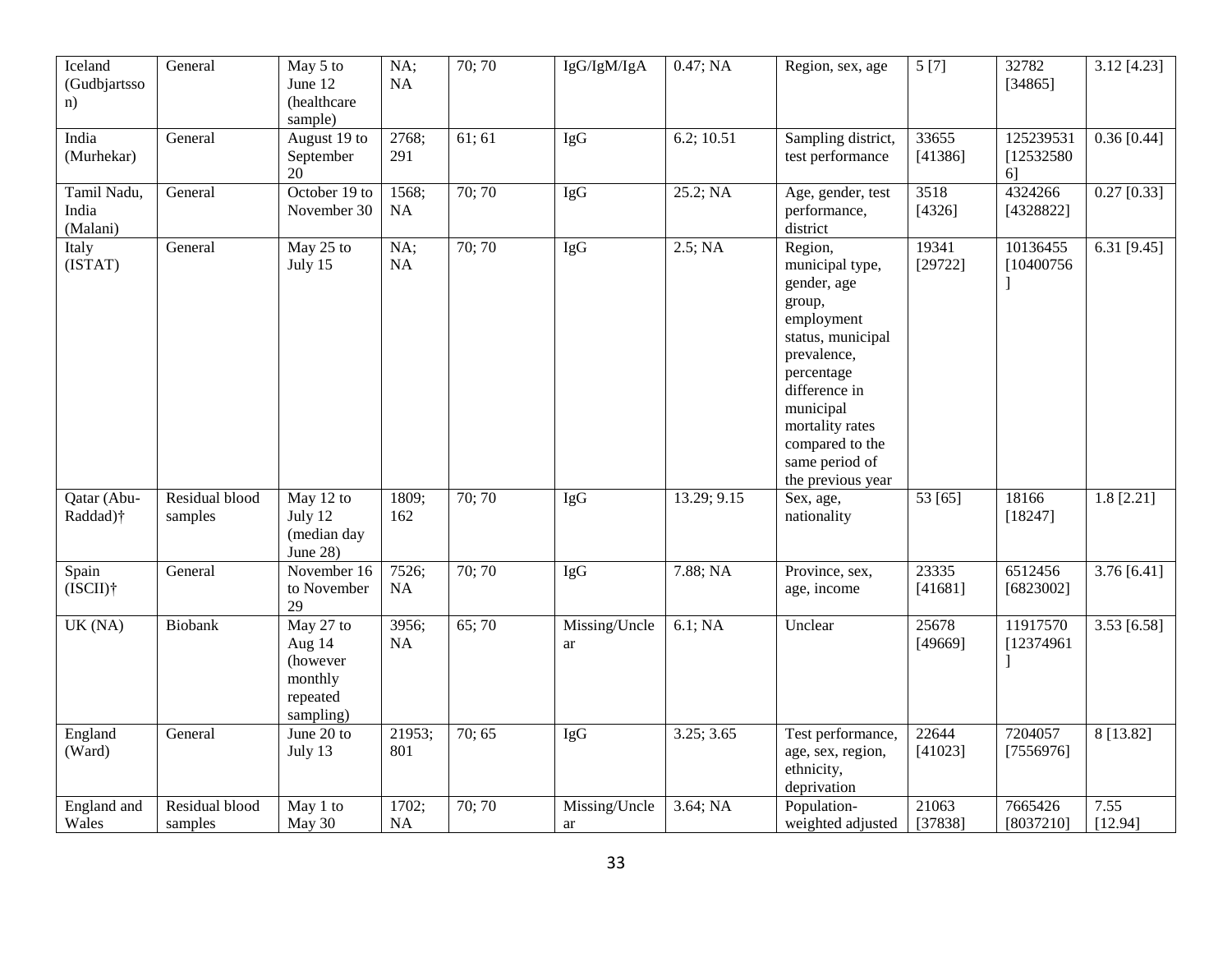| (Public<br>Health<br>England)                            |                           |                                                                              |                    |        |             |            |                                                                                                                                                                                        |                   |                        |               |
|----------------------------------------------------------|---------------------------|------------------------------------------------------------------------------|--------------------|--------|-------------|------------|----------------------------------------------------------------------------------------------------------------------------------------------------------------------------------------|-------------------|------------------------|---------------|
| Greater<br>Glasgow and<br>Clyde,<br>Scotland<br>(Hughes) | Residual blood<br>samples | March 16 to<br>May 24                                                        | 2771;<br><b>NA</b> | 70; 65 | IgG         | 5.45; 8.23 | Test performance,<br>population-level<br>dynamics, sex,<br>age, care type,<br>week of sample<br>collection                                                                             | 295 [627]         | 188673<br>[195952]     | $2.37$ [4.85] |
| <b>USA</b><br>$(Anand)$ †                                | Hemodialysis              | July $(>80\%$<br>in first 2<br>weeks)                                        | 13659;<br>1043     | 65; 65 | IgG/IgM/IgA | 8.09; 7.65 | Age, sex,<br>geographical<br>region, race and<br>ethnicity                                                                                                                             | 51128<br>[111774] | 52441191<br>[54058263] | $1.2$ [2.55]  |
| <b>USA</b><br>(Kalish)                                   | General,<br>convenience   | April 1 to<br>August 2020<br>$( > 88\%$<br>between May<br>10 and July<br>31) | 1273;<br>46        | 65;70  | IgG/IgM/IgA | 3.5; 3.61  | Region, age, sex,<br>race, ethnicity,<br>urban/rural,<br>children,<br>education,<br>homeowner,<br>employment,<br>health insurance,<br>health-related<br>questions, test<br>performance | 46571<br>[103862] | 52441191<br>[54058263] | $2.27$ [4.42] |
| Netherlands<br>(Vos)                                     | General                   | June 9 to<br>August 24;<br>90% enrolled<br>by June 22                        | 788;<br>NA         | 70; 70 | IgG         | 5; NA      | Sex, age, ethnic<br>background,<br>degree of<br>urbanization, test<br>characteristics                                                                                                  | 2664<br>[5402]    | 2346731<br>[2451000]   | 1.88 [3.64]   |

Dominican Republic (Paulino-Ramirez): Number tested (n=2739) refers to individuals  $\geq$ 55 years old, while number positive (n=164) refers to those ≥60 years old. France (INSERM): The total number of deaths in elderly is derived from their Tableau 4 (deaths occurring in hospital) and Tableau 2 (deaths in care homes). France (Carrat, Ile-de-France): see Appendix Table 2 for our calculation of deaths in elderly and community-dwelling elderly. Iceland (Gudbjartsson): Estimate is based on seroprevalence and PCR testing; persons previously diagnosed with COVID-19 did not enroll in the study. USA (Kalish): Excluded previously COVID-19-diagnosed persons from participating, why we added cases in community-dwelling elderly up to the study midpoint to the number of infected. UK (Hughes): COVID-19 death statistics for nursing home residents did not include deaths occurring in hospital, and so was corrected with a factor of 1.225 (the median of the ratio of deaths in nursing home residents / deaths occurring in nursing homes, in the European countries with such data in Comas-Herrera et al, International Long-Term Care Policy Network report, October 14). Netherlands (Vos): This study is only included in the sensitivity analysis that applied a ≥500 cutoff for the number of sampled elderly. NA: Not applicable (missing). \* Seroprevalence estimates not corrected for missing antibody types, unlike infection fatality rate estimates in this table. † Seroprevalence corrected for test performance with the Gladen-Rogan formula since the original source had not done so.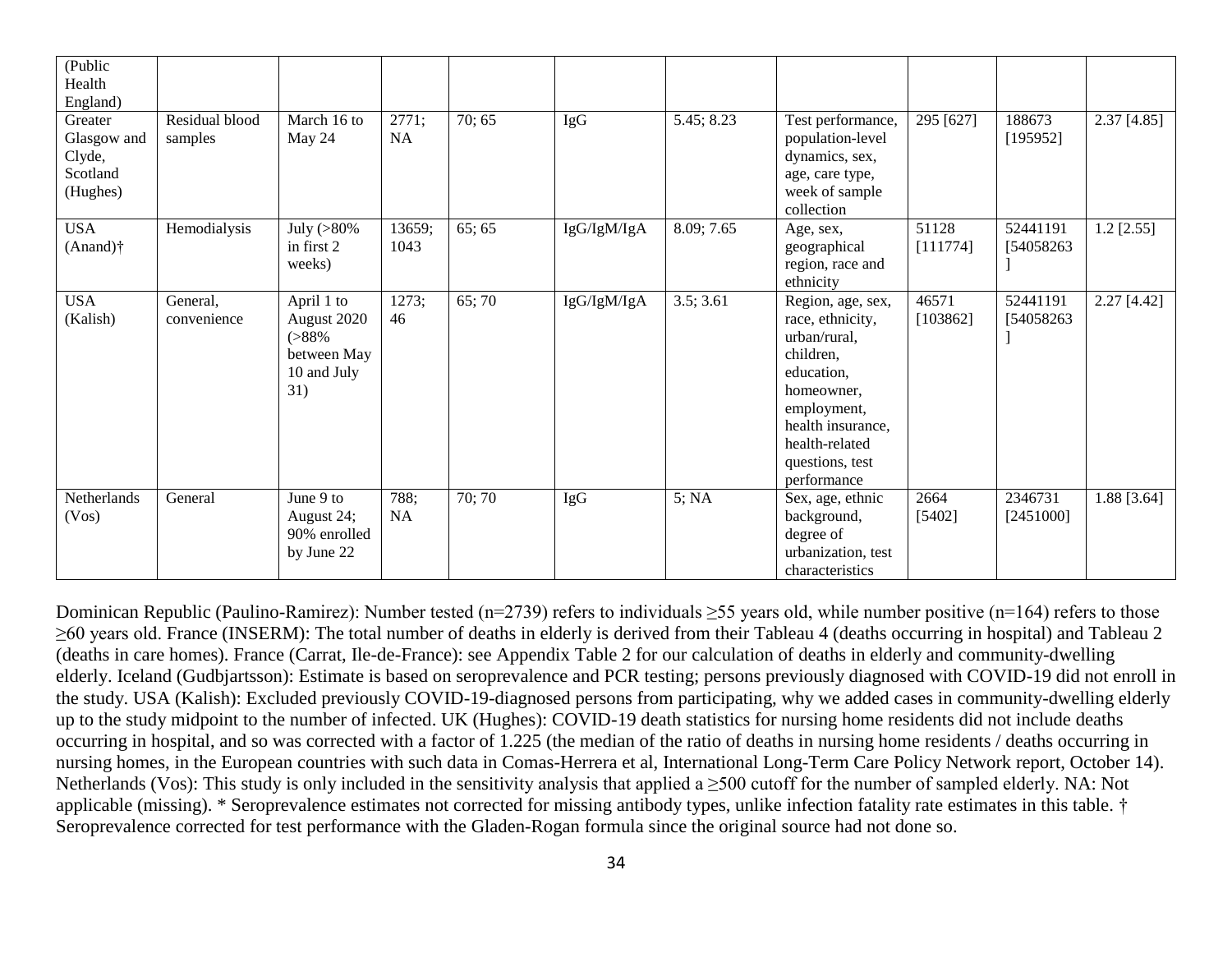$\boldsymbol{\mathsf{A}}$ 



B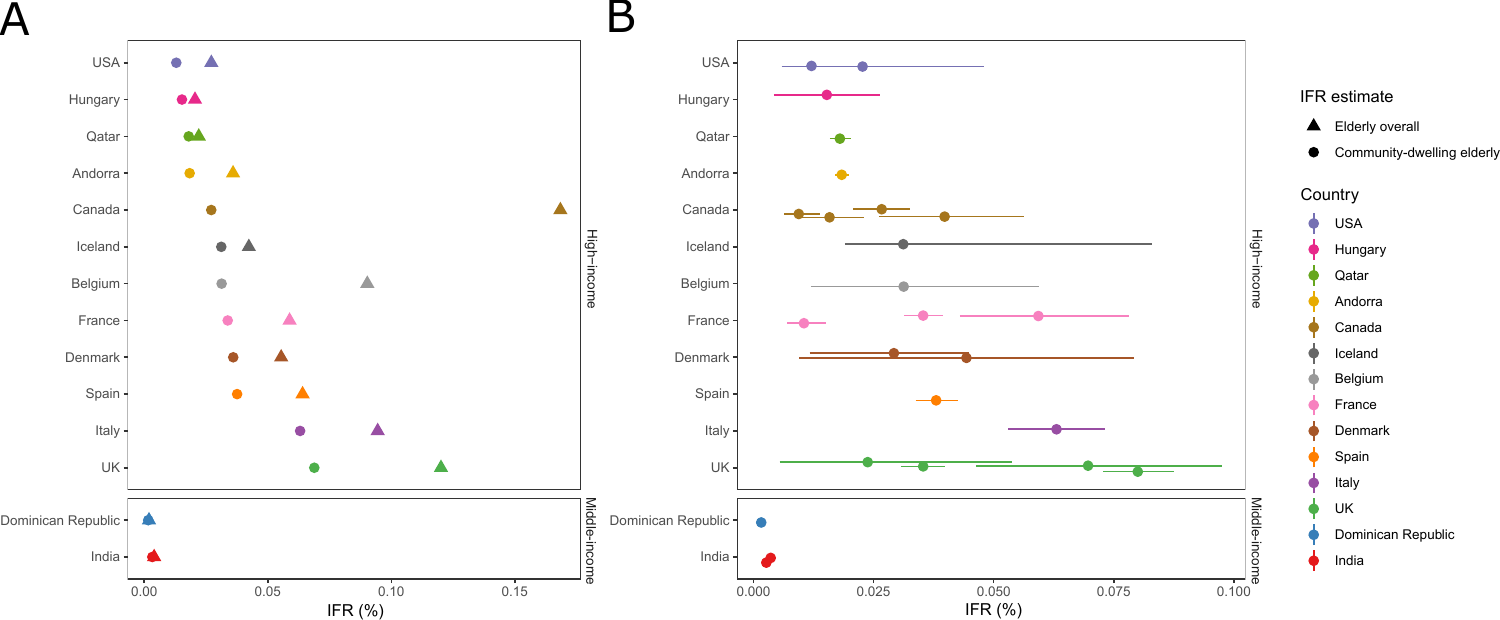